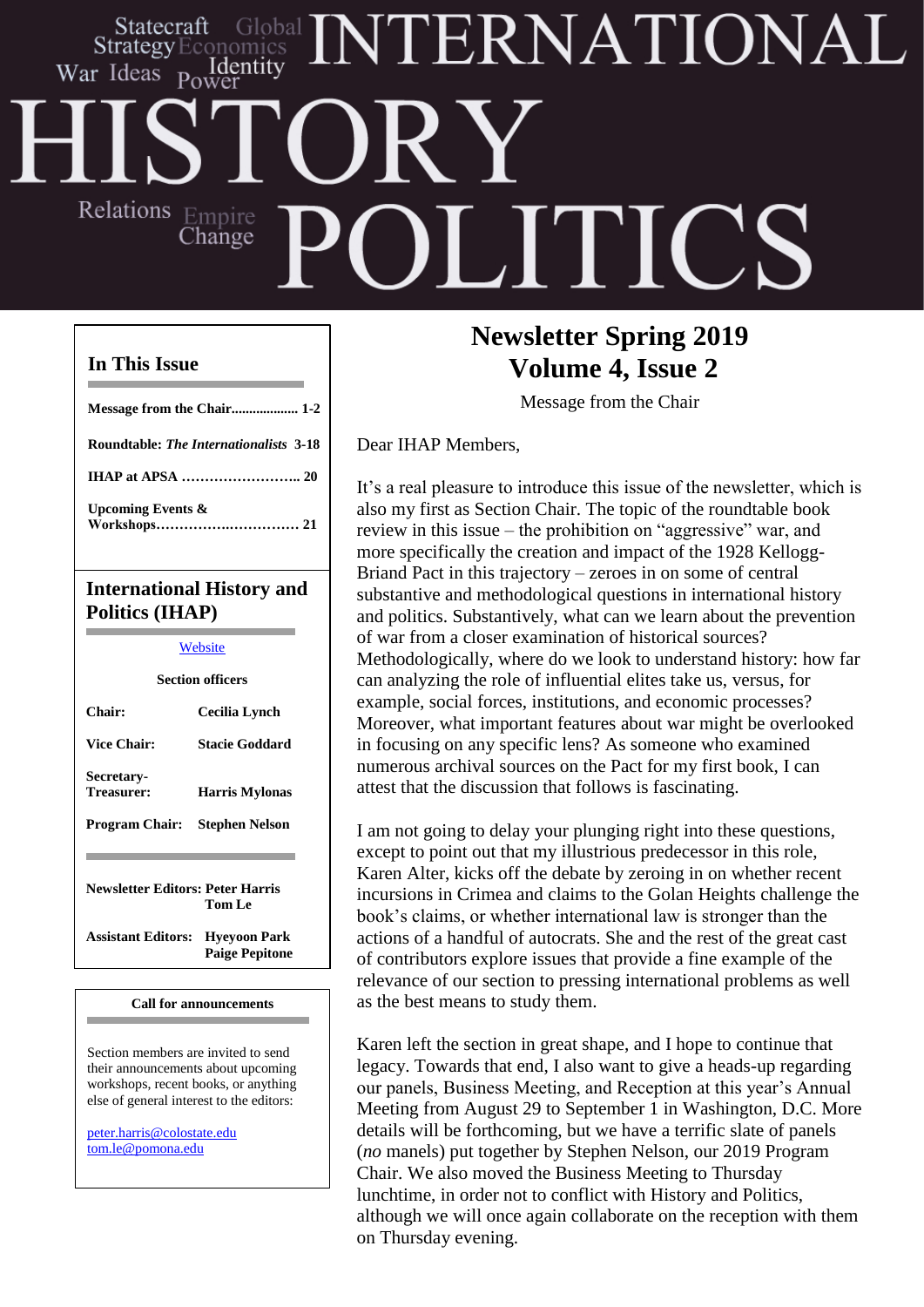As this is the time of year when I need to be thinking about the rotation of our Executive Committee, please let me know if you are interested in becoming more involved in the section.

This newsletter would not be possible without the terrific work of Peter Harris and Tom Le, who deserve our unending thanks, and certainly have mine. Peter and Tom will also be transitioning out of this role before too long, so I'd love to hear from anyone interested in pursuing their legacy as well!

Cecelia Lynch Professor, UC Irvine Fulbright Scholar, Tampere University, Finland

### **Board Members:**

Narendra Subramanian (McGill University) Joseph M. Parent (University of Notre Dame) Philip J. Howe (Adrian College) Jeff Colgan (Brown University) Fiona Adamson (SOAS, University of London) Bridgett Coggins (University of California, Santa Barbara)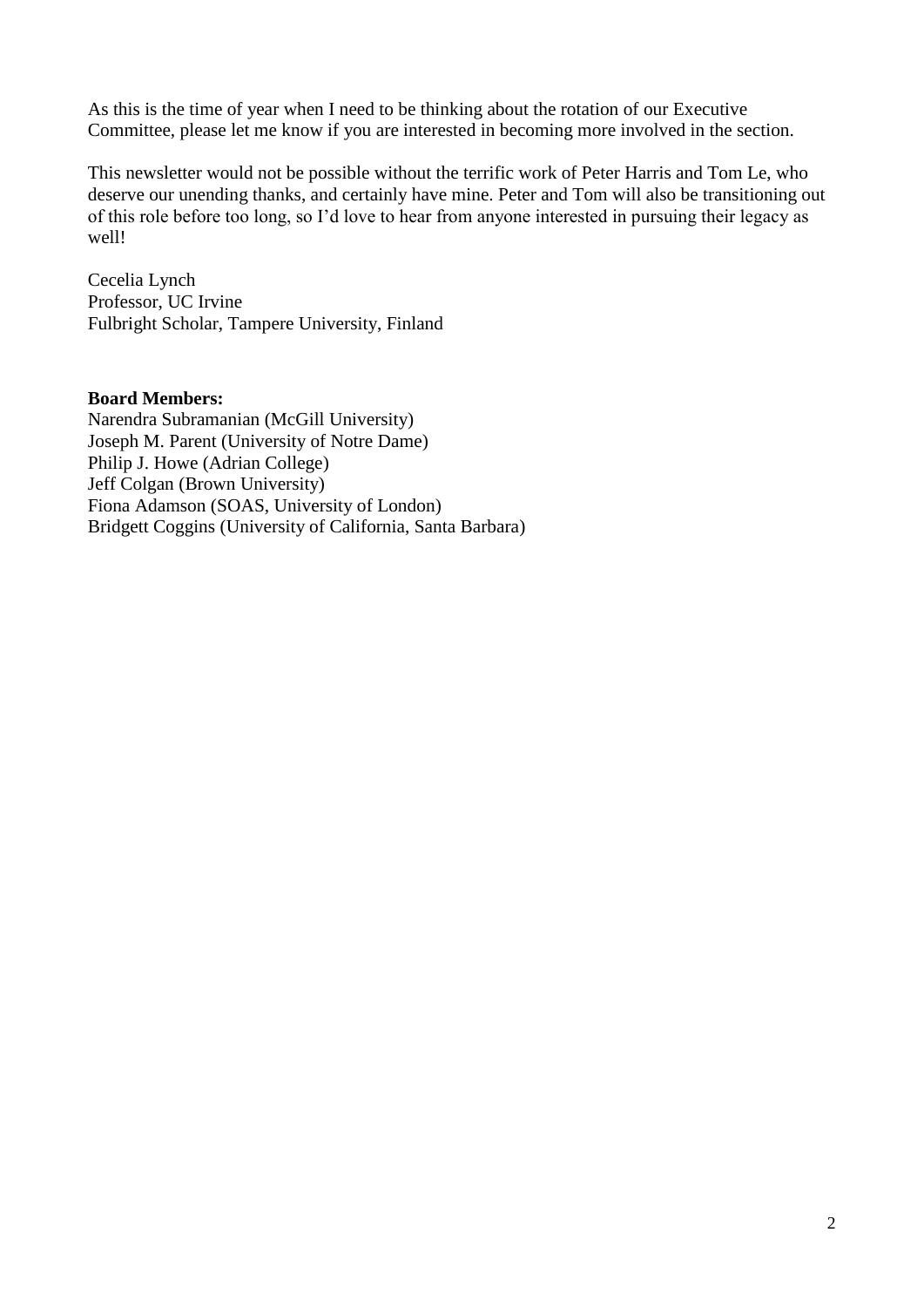## **Roundtable Discussion of** *The Internationalists*

#### **Introduction**

*By Peter Harris, Colorado State University, Tom Le, Pomona College, Hyeyoon Park, Colorado State University, and Paige Pepitone, Pomona College*

This issue's roundtable is something new for the IHAP newsletter: a roundtable review of *The Internationalists: How a Radical Plan to Outlaw War Remade the World* by Yale Law School professors Oona Hathaway and Scott Shapiro (New York: Simon and Schuster, 2017).

*The Internationalists* is one of the most important works of international historical analysis to have been published in recent years. Its subject matter—the causes of war and peace among nations—is of urgent importance today, given the widespread belief that contemporary shifts in power are putting potentially fatal stresses upon the present world order, and that a breakdown of international stability might even be in the offing. Do the laws of war matter? What will be the future of international rule-making in a post-American world? How far can the fabric of public international law be expected to contain the jostling of tomorrow's great powers? One thing is certain, ideas matter. And by extension, people matter as well.

Hathaway and Shapiro's book offers a treasure trove of insights into these and related questions. The contributions to this roundtable go beyond reviewing *The Internationalists* to provide several such insights of their own. The result is a productive discussion of an excellent book and, more importantly, a critical set of real-world issues.

Several of these contributions were presented at the International Studies Association conference in Toronto in March 2019, where Shapiro was generous

1

enough to attend and offer thoughtful responses to his critics. The editors thank the contributors for their participation. ■

## **Is the Era of Internationalists Over? A Comment on Hathaway and Shapiro's** *The Internationalists\**

*By Karen J. Alter, Northwestern University*

*The Internationalists* explains the emergence of the legal prohibition on using force in international relations (with an exception for self-defense, and collective action authorized by the UN Security Council). Political scientists call this the territorial integrity norm<sup>1</sup> or the principle of border fixity,<sup>2</sup> a requirement that international borders only be changed through peaceable means. Border-fixity is enforced by non-recognition of forcibly annexed territory, and political scientists see this norm as a key reason for the decline of interstate war (although Atzili suggests this very norm might also increase the prevalence of civil war).<sup>3</sup> Recently, President Trump signed an executive order recognizing Israel's claim over the Golan Heights.<sup>4</sup> Many people saw this order, tailor-made to facilitate the reelection of Trump's political ally Benjamin Netanyahu, as an implicit nod in support of Russia's illegal annexation of the Crimea (an annexation that Russia tried to legitimize via a secessionist referendum).<sup>5</sup> Do these actions mean that the monumental change that is the focus of *The Internationalists* is passé? To draw such a conclusion would be to suggest that a handful of Presidents–Trump, Putin, Xi Jinping (who might be emboldened to annex Taiwan)–get to determine what international law is. To draw such a conclusion would be to fundamentally miss what Hathaway and Shapiro have argued about how international law develops and constrains.

This short contribution draws out Hathaway and Shapiro's argument about *how* international law on the use of force changed. We will see that ensuring

<sup>\*</sup> This contribution embellishes beyond a previously published review essay that compared *The Internationalists* to two global histories of contemporaneous international legal changes that were equally momentous. See Karen J. Alter, "The Empire of International Law?" *American Journal of International Law* 113, no. 1 (2019), pp. 183-199, at 198. <sup>1</sup> Mark W. Zacher, "The Territorial Integrity Norm: International Boundaries and the Use of Force," *International Organization* 55, no. 2 (2001), pp. 215-50. <sup>2</sup> Boaz Atzili, *Good Fences, Bad Neighbors: Border Fixity and International Conflict* (Chicago: University of Chicago Press, 2012).

<sup>3</sup> Atzili, *Good Fences, Bad Neighbors*.

<sup>4</sup> Noa Landau and Reuters, "Trump Signs Order Recognizing Golan Heights as Israeli Territory," *Haaretz* 

<sup>26</sup> March, 2019, [https://www.haaretz.com/israel-](https://www.haaretz.com/israel-news/.premium-trump-signs-order-recognizing-golan-heights-as-israeli-territory-1.7058996)

[news/.premium-trump-signs-order-recognizing-golan](https://www.haaretz.com/israel-news/.premium-trump-signs-order-recognizing-golan-heights-as-israeli-territory-1.7058996)[heights-as-israeli-territory-1.7058996.](https://www.haaretz.com/israel-news/.premium-trump-signs-order-recognizing-golan-heights-as-israeli-territory-1.7058996)

<sup>5</sup> Howard LaFranchi, "Trump and the Golan: What It Could Mean, From Crimea to Kashmir," *The Christian Science Monitor* 29 March, 2019,

[https://www.csmonitor.com/USA/Foreign-](https://www.csmonitor.com/USA/Foreign-Policy/2019/0329/Trump-and-the-Golan-what-it-could-mean-from-Crimea-to-Kashmir)[Policy/2019/0329/Trump-and-the-Golan-what-it-could](https://www.csmonitor.com/USA/Foreign-Policy/2019/0329/Trump-and-the-Golan-what-it-could-mean-from-Crimea-to-Kashmir)[mean-from-Crimea-to-Kashmir.](https://www.csmonitor.com/USA/Foreign-Policy/2019/0329/Trump-and-the-Golan-what-it-could-mean-from-Crimea-to-Kashmir)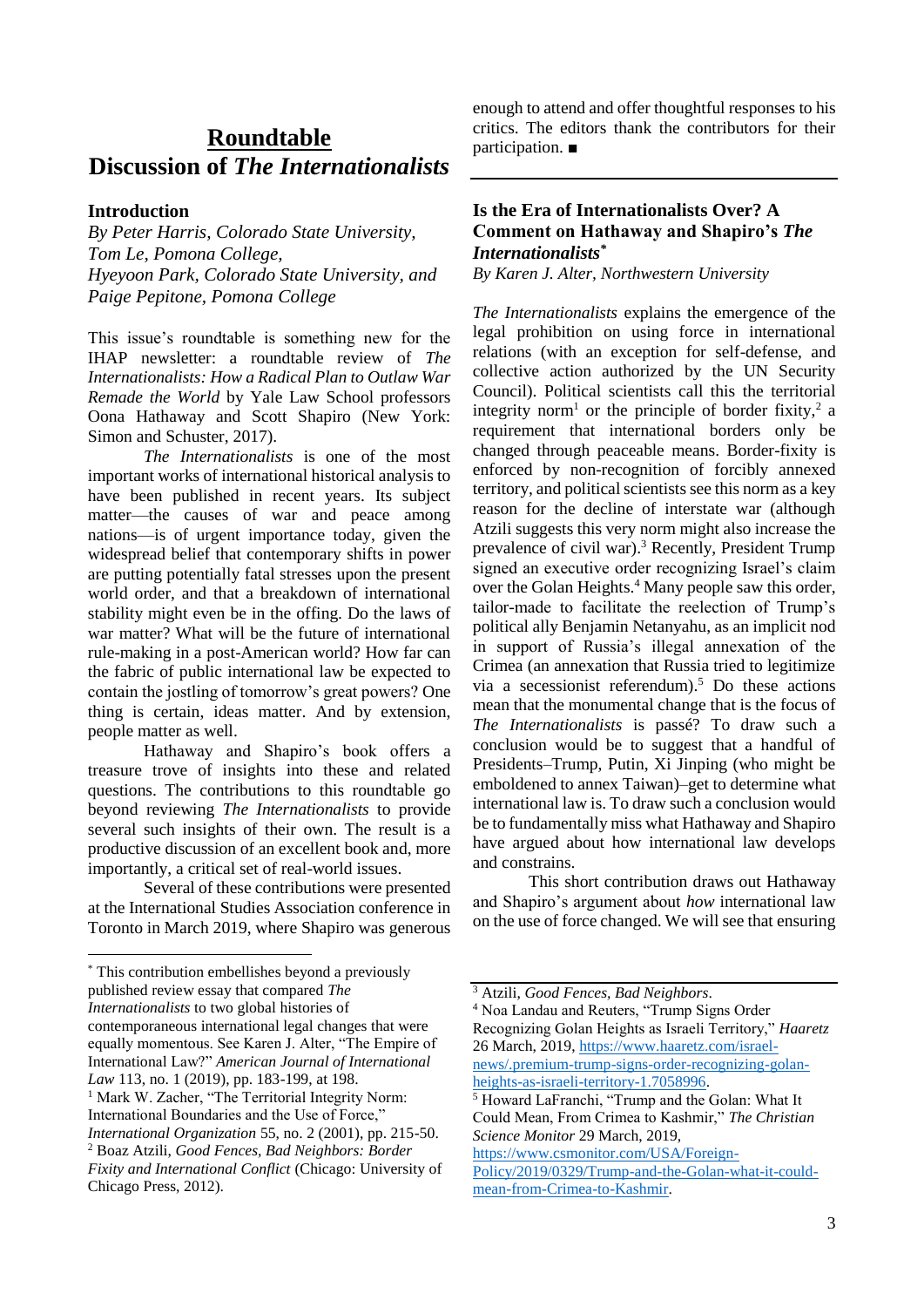that conquest does not pay involves a number of corollaries that are not—at this point—being questioned. Second, I will tease out what is implicit in Hathaway and Shapiro's building of evidence, and in doing so, reveal counter-arguments to any claim that a handful of national-populist presidents seeking to promote their own personal agendas get to determine international legal history. Finally, I will criticize *The Internationalists* for underplaying the role of contestation in the development of international law. Hathaway and Shapiro's focus on big man articulators of ideas suggests that a new batch of great men can insert new ideas that change the law. This missing argument further underscores why presidents can influence, shape, but neither determine nor destroy entrenched international law. In short, Trump and Putin are contesting the order that constrains them, but others get to contest back.

## *"Hathaway and Shapiro make a large claim about conquest no longer paying. In this respect, the Golan and Crimea examples suggest that a key part of their argument may be in question."*

#### *What Changed? The Old World Order and the End of the War Convention*

The grossly simplified book-blurb version of *The Internationalists* is that the Paris Peace Accord of 1928 actually worked; US Secretary of State Frank Kellogg and French foreign minister Aristide Briand came together in 1928 to banish war as a tool of international relations, and their Peace Palace declaration truly portended a global ban on war. This synopsis has the virtue of being simple and counterintuitive, since the Kellogg-Briand Pact has mostly been understood as a failure.<sup>6</sup> The book's preface makes this claim, yet the actual claim is that the Peace Pact

> "helped set in motion a series of events that would eventually lead to an unprecedented period of peace between states . . . [where] illegal conquests would no longer be recognized and would be reversed as soon as

1

possible. Indeed, the reversal of nearly all the post-Pact conquests at the end of the Second World War established that states could take the territory of other states, but if they did, they could not benefit from it and would never be entirely secure in their ownership. If states could not keep what they took in war, then what was the point of going to war in the first place?" (pp. 334–35)

If this actually were the full argument, we could well believe that a Trump-Putin-Xi meeting of the minds could portend the return of war as a tool of international relations.

Thankfully, Hathaway and Shapiro's argument is more complicated. Part I of *The Internationalists* reminds us of the extent to which gunboat diplomacy was a regular part of international relations. The authors also explain how international law inscribed a right to gunboat diplomacy, authorizing the coercive conquest of new markets, the blocking of ports and the seizing of lands and property. Finally, and crucially, Part I explains that the "privilege to use force" had numerous corollaries: a right to conquest, a legal license to kill, a regime of gunboat diplomacy, and the idea that to remain "neutral"—a non-combatant in a war—meant that a state had to be entirely impartial in their interactions with the states waging war (pp. 93–98). This set of legal norms, combined with the accepted notion that international law applied only to "civilized nations," enabled and legitimized a legal right of imperial powers to coercively take what they felt was their due.

Hathaway and Shapiro make a large claim about conquest no longer paying. In this respect, the Golan and Crimea examples suggest that a key part of their argument may be in question. A second leg of the war convention also seems increasingly shaky. Russia and Saudi Arabia freely murder their political enemies, crossing borders to do so. One might also say that the US use of drones in an unending war on terror, alongside Israel's deployment of international murder to fight its enemies, implies a diminished social cost to state-enacted assassination.<sup>7</sup>

These counter-examples mean that conquest and assassination *may* now *sometimes* pay. Still, we need to dig deeper into Hathaway and Shapiro's argument about how most law gets enforced. *The Internationalists* offers a simplified version of

<sup>6</sup> Max Boot, "When the Governments of the World Agreed to Banish War," *New York Times* 29 September 2017,

[https://www.nytimes.com/2017/09/21/books/review/the](https://www.nytimes.com/2017/09/21/books/review/the-internationalists-oona-hathaway-scott-shapiro.html)[internationalists-oona-hathaway-scott-shapiro.html.](https://www.nytimes.com/2017/09/21/books/review/the-internationalists-oona-hathaway-scott-shapiro.html)

<sup>7</sup> Ian Black, "Rise and Kill First: The Secret History of Israel's Targeted Assassinations—Review," *The Guardian* 22 July 2018,

[https://www.theguardian.com/books/2018/jul/22/rise-kill](https://www.theguardian.com/books/2018/jul/22/rise-kill-first-secret-history-israel-targeted-assassinations-ronen-bergman-review-mossad)[first-secret-history-israel-targeted-assassinations-ronen](https://www.theguardian.com/books/2018/jul/22/rise-kill-first-secret-history-israel-targeted-assassinations-ronen-bergman-review-mossad)[bergman-review-mossad.](https://www.theguardian.com/books/2018/jul/22/rise-kill-first-secret-history-israel-targeted-assassinations-ronen-bergman-review-mossad)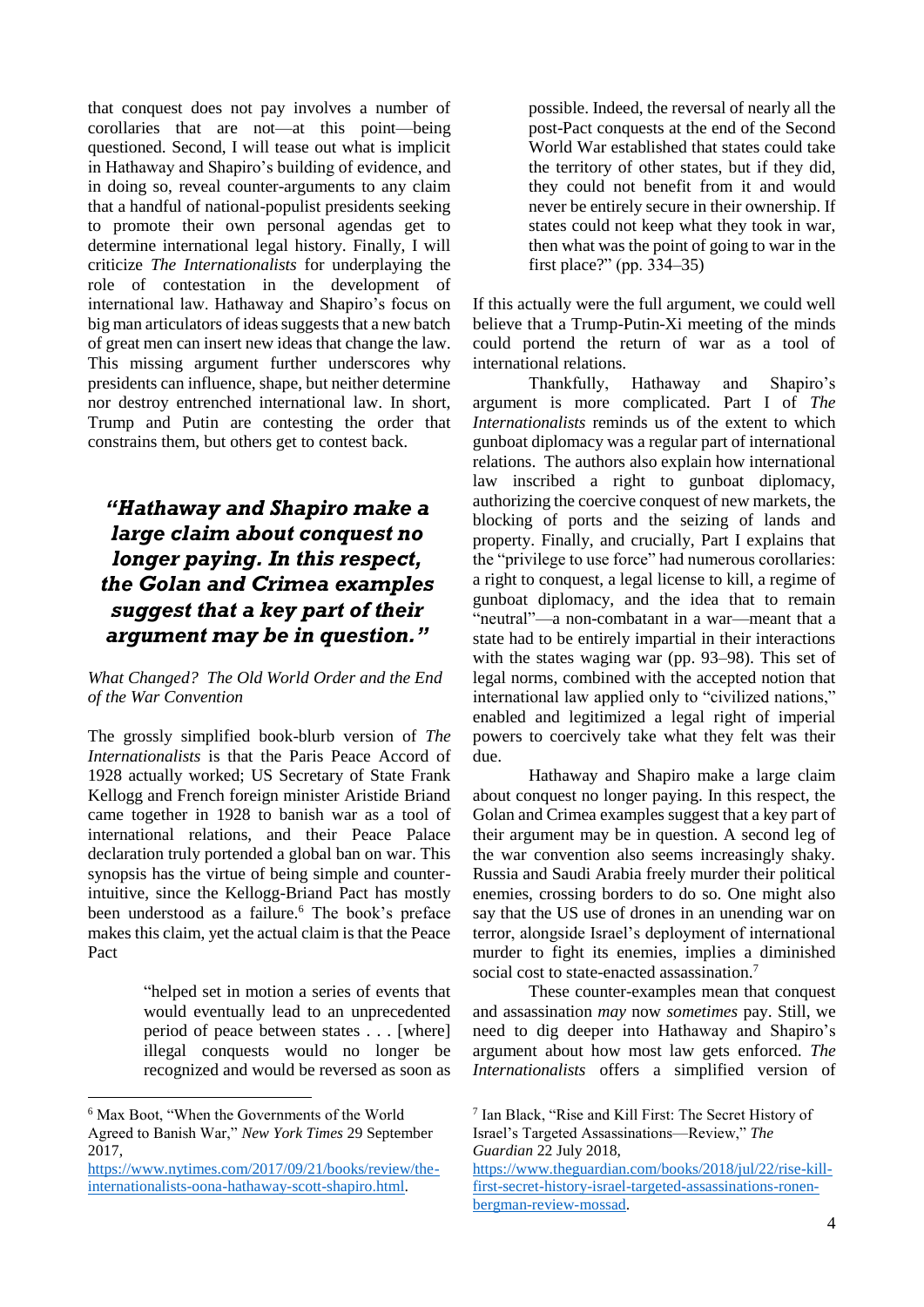Hathaway and Shapiro's broader theory, wherein outcasting is the primary way in which all law gets enforced. $8$  Outcasting is a form of social shunning, a denial of the benefits of social cooperation for actors engaged in illicit activity. The Boycott, Divest, Sanctions movement is a contemporary example of outcasting, as is the sanction regime against Russia.

The degree to which an outsider can pressure, cajole, or coerce foreign powers via law or military force will always have limits. For example, one can observe the longstanding failure to influence North Korea's nuclear policy. The relevant question is: what do these limits actually mean? O.J. Simpson may get away with murder, and the current President of Syria may get away with *many* murders. Yet the fact of violations, even when coupled with impunity, does not mean that the prohibition against murder is irrelevant, or that murder is now profitable and more likely. Outcasting imposes costs in many ways direct, indirect, subtle, short-term, and enduring. Meanwhile, legitimacy—the attainment of politically defensible goals through means that are both legal and legitimate—provides a windfall that may only be appreciated when contrasted with the costs of trying to force one's will on another.

The larger point is that even if the current decade becomes known as the time when Israel and Russia get rewarded for their violations of international law, the many changes that *The Internationalists* describes still endure. Thankfully, we remain far from a system where there is a normative or legal right to conquest, where gunboat diplomacy is a normal mode of international relations, and where states feel that they must remain neutral, no matter what a country does in its foreign policies.

#### *How Was War Actually Banished as a Tool of International Relations?*

It was a clever turn-of-the-pen to locate the beginning of the end in the 1928 Paris Peace convention. Yet this part of Hathaway and Shapiro's argument is probably the least convincing. Isabel Hull persuasively criticizes *The Internationalists* for ignoring the many antecedents that contributed to the end of the war convention,<sup>9</sup> suggesting that emerging legal-normative arguments and peoples' exhaustion with war—after the Napoleonic, First and Second World Wars—probably contributed to both the

<sup>8</sup> Oona A. Hathaway and Scott J. Shapiro, "Outcasting: Enforcement in Domestic and International Law," *Yale Law Journal* 121, no. 2 (2011), pp. 252-469.

1

9 Isabel Hull, "Anything Can Be Rescinded," *London Review of Books* 40, no. 8 (2018), pp. 25-26.

creation and the adoption of a new attitude towards using force in international relations.

Causally, Hathaway and Shapiro credit the

## *"Thankfully, we remain far from a system where there is a normative or legal right to conquest, where gunboat diplomacy is a normal mode of international relations, and where states feel that they must remain neutral no matter what a country does in its foreign policies."*

progenitors of great ideas as the source of the war convention and of international legal change. Yet implicitly, the authors agree with Hull in that they look to many different sources to document the existence of a war convention—a legitimized and practiced right to use force. The authors analyze the writings of Hugo Grotius, who defended the view that war was a legitimate tool for enforcing legal rights. Yet they also collected war manifestos (chapter 2), looked at common practices in many countries (such as the trial of Plenty Horses, (pp. 58-62)), analyzed debates about "who owns California" (p. 52) and examined how countries rewarded and punished others for their transgressions. The authors thereby suggest that a privilege to use force manifests in many ways, both overt and presumed. This account in itself suggests that no single meeting or accord on its own establishes, let alone entrenches, a legal convention. Contributions to this symposium have criticized the authors' turn to social science to vindicate their claim that inter-state war has been banished. I tend to agree with Stephen Pinker that the decline of violence remains meaningful.<sup>10</sup> This is because the very norms that underpin outcasting as a means of enforcing international law still operate. In any event, to truly unwind Hathaway and Shapiro's argument, we would need to recreate their examination of the war convention. We would need to look beyond presidential proclamations, examining practices and behaviors of diverse actors. We would thus look to legal writings, journalistic accounts of proclamations, responses to the proclamations by political parties and

<sup>&</sup>lt;sup>10</sup> Stephen Pinker, "Frequently Asked Questions about The Better Angels of Our Nature: Why Violence Has Declined," [https://stevenpinker.com/pages/frequently](https://stevenpinker.com/pages/frequently-asked-questions-about-better-angels-our-nature-why-violence-has-declined)[asked-questions-about-better-angels-our-nature-why](https://stevenpinker.com/pages/frequently-asked-questions-about-better-angels-our-nature-why-violence-has-declined)[violence-has-declined.](https://stevenpinker.com/pages/frequently-asked-questions-about-better-angels-our-nature-why-violence-has-declined)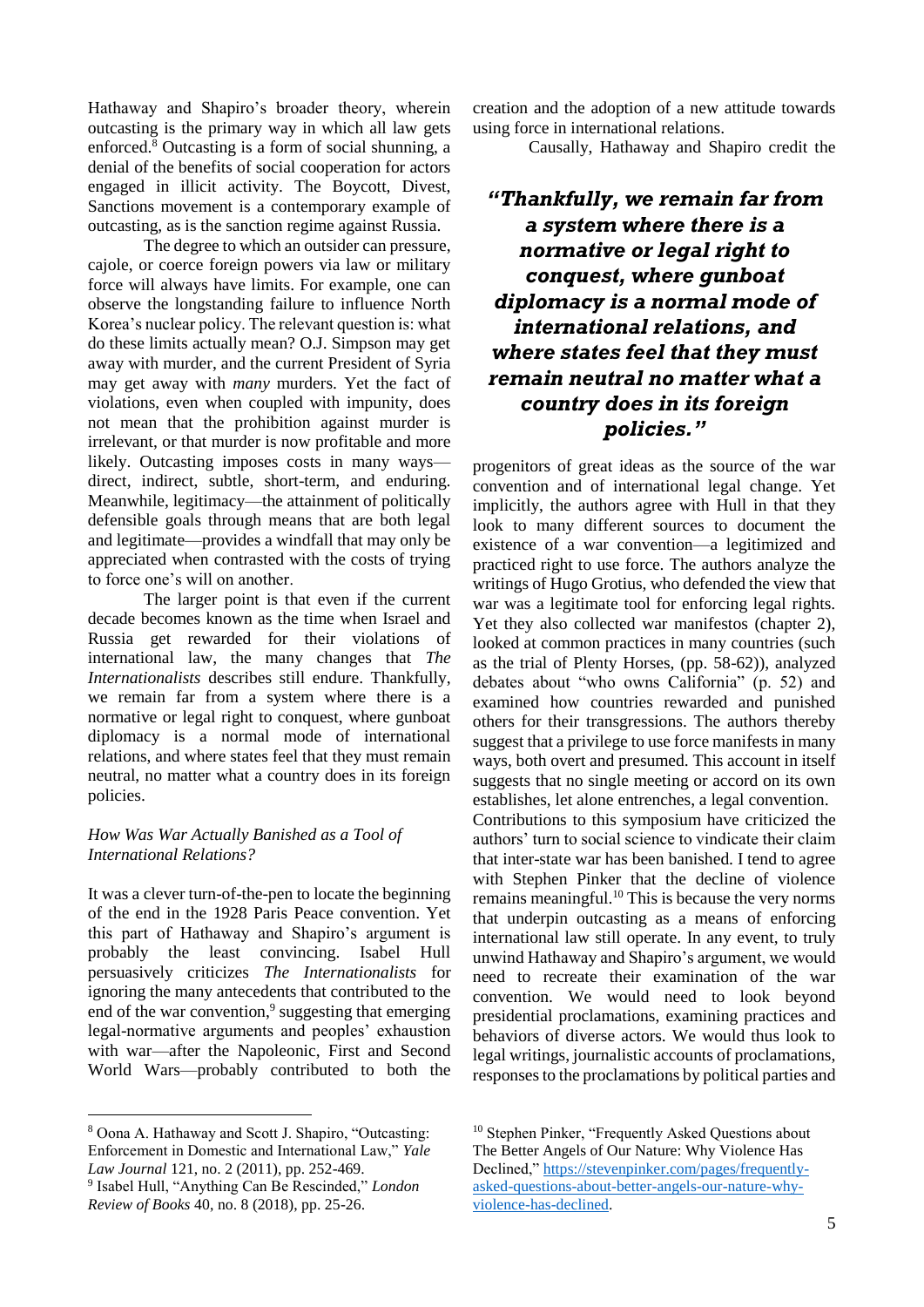civil society groups, public opinion, and the policies and diplomatic practices of leaders and diplomats in different parts of the world. Since the question is whether de facto customary international law on the use of force is evolving, we would also need to look at the practices of judges, legal scholars, and public intellectuals. Only then could we ascertain if using force is returning as a normal, expected, legal, and legitimized tool of international affairs. I am hereby implicitly criticizing the big-man intellectual-history approach that is a key part of *The Internationalists,*  using Hathaway and Shapiro's own arguments as critique.

My claim is that while great ideas may matter, it is the everyday actions of many peoples in many places that ultimately make legal violations costly. We are definitely experiencing a moment of normative flux. Populists leaders are actively flouting social and international norms, seeking to numb us into expecting and tolerating a return to many shunned behaviors. If they succeed, coercion that can easily escalate into violence may indeed become a more prevalent feature of international relations.

*"We cannot forget about the many people who suffer when international law becomes a tool that facilitates local, regional, and global domination of others. This larger social resistance, in the form of people who migrate, marry, birth, and trade in defiance of what the law proscribes both inspires and forces political leaders to change their ways. The people will ultimately determine if conquest pays."*

Yet this will not mean that the change described by Hathaway and Shapiro no longer applies. Hyeyoon Park's contribution to this symposium asks whether China is the new internationalist, suggesting that perhaps the mantle is merely being transferred. On the one hand, I don't see many signs that China is committed to maintaining the international liberal

1

order that Hathaway and Shapiro's Internationalists worked towards.<sup>11</sup> Yet China is pursuing its international interests through legal contracts, in the form of China's One Belt and One Road Initiative (BRI). The BRI may well portend Chinese imperialism. Yet if one compares how Britain, France, Belgium, the Netherlands and Germany pursued their search for natural resources and land, China *is* using law—not force—as a tool of international relations.

Meanwhile few lawyers, journalists, judges, or observers are acting in ways that might dismantle the ban against vigilante justice to enforce legal rights. And surprisingly, Trump's actions seem to be strengthening popular support for the very international legal principles he maligns.<sup>12</sup> In short, international law is not made and unmade by presidential decrees or by enouncing great ideas. Rather, international law is made and unmade through legal practices. In this respect, we can see that the transformation Hathaway and Shapiro described remains largely intact.

#### *Contestation as the Way that Law Evolves*

My biggest criticism of Hathaway and Shapiro's book is that their triumphalist intellectual history of how Western international lawyers and politicians changed the world is "a throwback in time that ignores [the] many efforts [of global historians] to complicate the "old history" approach of linear, Eurocentric (or in this case American-centric) narratives in which international law is portrayed in purely progressive terms."<sup>13</sup> Scholars from the developing world—Anthony Angie, Arnulf Becker-Lorca, Sundhya Pahuja, Balakrishnan Rajagopal, BS Chimni—have persuasively identified fundamental flaws in this Western legalist narrative, and they have demonstrated that push-back from the Global South against both the law and the ideology is how strong powers have been forced to change both the law and their practices. Said differently, domination in any form is usually resisted, and this resistance forces power-wielders to change tactics.

I sympathize with Hathaway and Shapiro's larger objective—to remind the complacent Internationalist West that international law is diminished when those committed to internationalism stop fighting for international law. But we cannot forget about the many people who suffer when

[https://digital.thechicagocouncil.org/america-engaged.](https://digital.thechicagocouncil.org/america-engaged)

<sup>11</sup> Karen J. Alter, "Trump's tariffs aren't the biggest trade problem. Will China step up to protect the WTO?" *The Washington Post* June 18, 2018,

[https://www.washingtonpost.com/news/monkey](https://www.washingtonpost.com/news/monkey-cage/wp/2018/06/18/trumps-tariffs-arent-the-biggest-trade-problem-will-china-step-up-to-protect-the-wto/)[cage/wp/2018/06/18/trumps-tariffs-arent-the-biggest](https://www.washingtonpost.com/news/monkey-cage/wp/2018/06/18/trumps-tariffs-arent-the-biggest-trade-problem-will-china-step-up-to-protect-the-wto/)[trade-problem-will-china-step-up-to-protect-the-wto/.](https://www.washingtonpost.com/news/monkey-cage/wp/2018/06/18/trumps-tariffs-arent-the-biggest-trade-problem-will-china-step-up-to-protect-the-wto/)

<sup>12</sup> The Chicago Council, *America Engaged: 2018 Chicago Council Survey*,

<sup>&</sup>lt;sup>13</sup> Karen J. Alter, "The Empire of International Law?" *American Journal of International Law* 113, no. 1 (2019), pp. 183-199, at 198.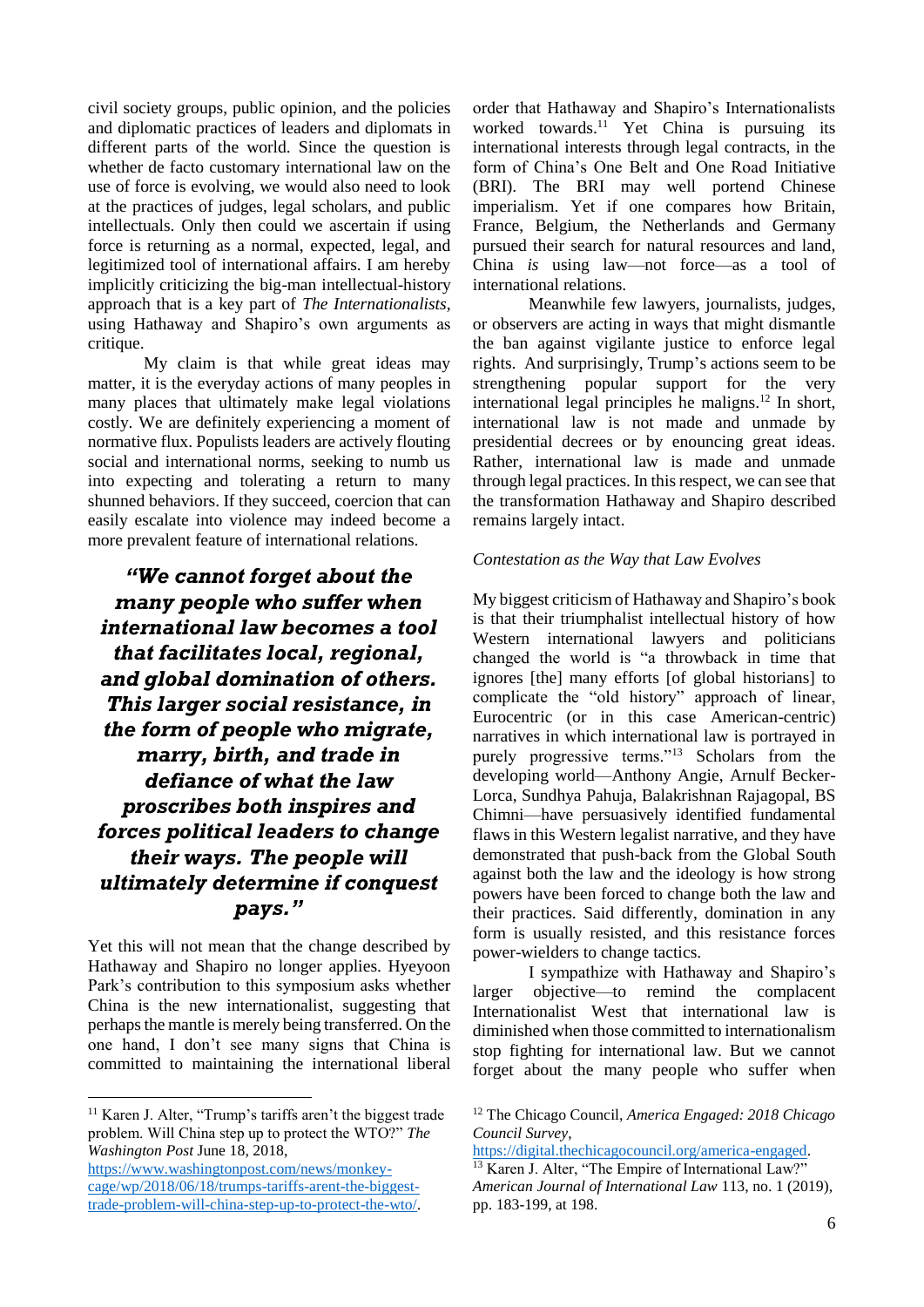international law becomes a tool that facilitates local, regional, and global domination of others. This larger social resistance, in the form of people who migrate, marry, birth, and trade in defiance of what the law proscribes both inspires and forces political leaders to change their ways. The people will ultimately determine if conquest pays.

In sum, Presidents Trump and Putin can tweet, rant and sign a thousand executive orders; presidential decrees only create a new social reality insofar as people and the many public and private institutions around the world accept these actions as legal and legitimate. The world has regressed to the Dark Ages before, and dystopian novels suggest that we could very easily regress again. But it is also true that colonialism—"legal" as it was—ended. This

## **The Role of Institutions in the New World Order: A Reflection on The Internationalists**

*By Michelle Allendoerfer, George Washington University*

*The Internationalists: How A Radical Plan to Outlaw War Remade the World* is an engrossing intellectual journey that traces the legality of war over more than four centuries of history. Oona A. Hathaway and Scott J. Shapiro argue that the 1928 Paris Peace Pact is an overlooked document which changed history by outlawing war. Throughout the book, they chronicle how the idea of outlawing war transformed the world from a "Might Makes Right" Old World Order to a "Might No Longer Makes Right" New World Order. Rather than present a typical academic account of this transition, the authors weave together a series of narratives that chronicle key figures, many that history has largely forgotten.

The book is structured around stories of individuals—the Internationalists—who changed the world through their "radical plan to outlaw war," presenting the challenges they faced and the path the plan took. The narrative stories are compelling and shed light on how individuals and their ideas can bring great change. Their story of the decline of interstate war becomes a story of individuals and ideas. However, in telling the story in this way, Hathaway and Shapiro give scant attention to other factors, namely institutions, without which it is not clear the outlawing of war would have had the lasting effect that it did.

From the beginning of the book, Hathaway and Shapiro build a narrative around individuals and ideas. Grotius's legal defense of his cousin, Jacob van Heemskerk, opens the book and motivates the Old World Order legal structure of "Might Makes Right." means that as long as our social norms abhor the use of force as a tool of international political leverage, and as long as people resist international (and neighborly) practices that cause them and others harm, the world that the Internationalists helped to remake will stay remade. Violence, war, or impunity will never be forever banished. But even when some powerful people profit from conquest, war, lying and cheating, we should not conclude that the world is bending to their image. To draw such a conclusion will be to collude in the generation of a self-fulfilling prophecy. ■

By framing the discussion of Grotius's legal scholarship as a personal story, Hathaway and Shapiro capture the reader's attention from the outset of the book.

Grotius drives much of the Old World Order section of the book and his name is familiar to those already interested in international law. Moving into the transformation period, Hathaway and Shapiro uncover names that have largely been lost to history. In particular, the stories of Salmon Levinson and James Thomson Shotwell are effective ways to illustrate the role of individuals and ideas. Among others, they decided that war should be avoided and worked to make that idea a reality. There are countless other names and stories presented throughout the book. As a whole, these stories breathe life into what could have been a dry intellectual exercise.

But these stories are not just stories; Hathaway and Shapiro build a theory that these ideas led to the 1928 Paris Peace Pact and that this very Pact changes the course of history by outlawing war. To evaluate the claim that the Paris Peace Pact was this key turning point, Hathaway and Shapiro draw on data from the Correlates of War. Here, they highlight a few key trends. First, they find an average of roughly 1.2 territorial conquests per year in the 1816- 1928 and 1928-1948 periods. But after the end of World War Two, territorial conquests fell sharply, to about 0.26 per year. Although territorial conquests do not dramatically decline until the end of World War Two, one of the most compelling findings is how territorial conquests in the 1928-1948 period snapped back to 1928 borders. This backs up their claim that the key effect of the Paris Peace Pact was no longer legally recognizing territorial conquests, and, failing recognition, there was little value in states holding onto lands gained illegally.

I wish, however, that Hathaway and Shapiro had given more attention to other 20th century trends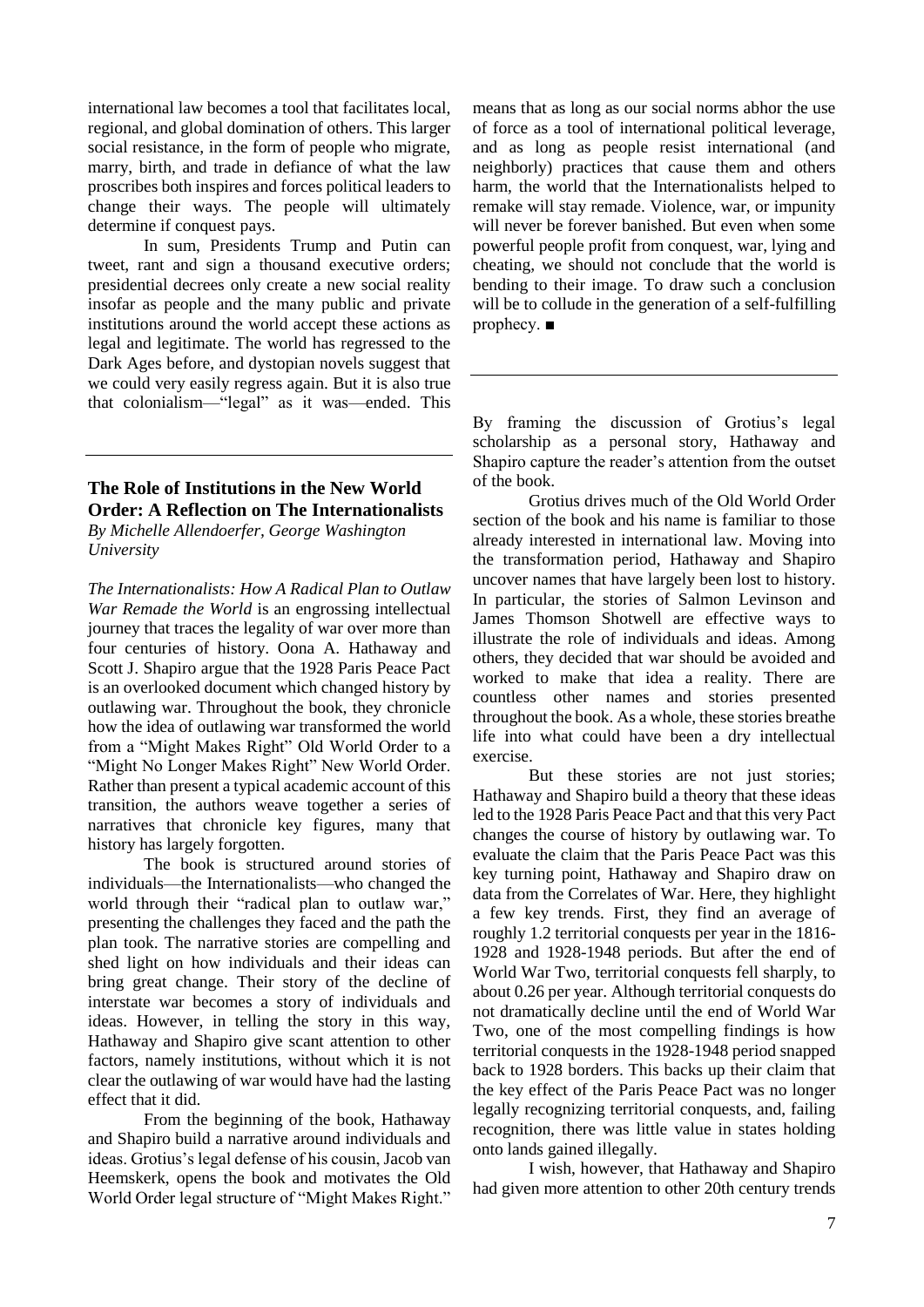that occurred concurrently with the evolution of the Peace Pact and the subsequent decades that gave the Peace Pact teeth. In particular, the spread of democracy and emergence of regional institutions seem to be critical in shaping how the world responded to the outlawry movement. In the absence of either of these factors, it is not clear that the legal prohibition on war would have been as effective in changing the interests and behavior of states.

Hathaway and Shapiro seem to undersell the importance of the spread of democracy that happens in the same time frame as the New World Order takes hold. Without minimizing the importance of the Peace Pact, it may be the combination of the normative and legal ideas codified in the Pact, plus the spread of democracy, that precipitated the decline of interstate war in the post-World War Two period.

## *"It is unlikely that the idea for outlawing war would have emerged and taken root if not for the fact that these countries were democracies, with expanding suffrage and deepening accountability, accompanied by a global spread of democracy in the same time period."*

There are at least two potential reasons for the importance of democracy to the story that Hathaway and Shapiro tell. First, the literature on the democratic peace theory suggests that a decline in interstate war in this time period may not be surprising, because democracies spread in the midtwentieth century and democracies are less likely to fight each other.<sup>1</sup> That the outlawing movement began in democracies is consistent with the normative explanations for the democratic peace theory: these countries sought to avoid war. The outlawry movement gave a legal framework for doing so, but the desire to avoid war arguably stems from the increasing accountability these democratic states faced. In other words, it is unlikely that the idea for outlawing war would have emerged and taken root if not for the fact that these countries were democracies,

1

with expanding suffrage and deepening accountability, accompanied by a global spread of democracy in the same time period. That these countries are democracies appears to be a critical part of the story, not just of the legal outlawing of war, but also the empirical observation of a decline of interstate war. By ignoring the vast literature on the democratic peace, Hathaway and Shapiro miss an opportunity to integrate their thesis more deeply with the international relations scholarship that has explored, in depth, the decline of interstate war in the 20th century.

A second reason democracy matters is the literature that suggests democracies are more likely to comply with international law.<sup>2</sup> The 1928 Peace Pact provided democracies with a legal framework with which, once ratified, they were likely to comply. Democracies are, in general, more likely to comply with international law, so the spread of rule-of-law democracies and the legal framework of the Paris Peace Pact worked together.

In fact, Hathaway and Shapiro note that Soviet Union did gain territory as a result of World War Two. They write these concessions to Stalin off as "regrettable deviations from accepted law" (p. 322). However, as the non-democratic allied victor of World War Two, an alternative explanation is that, as a non-democracy, the Soviet Union did not feel compelled to comply with international law. The democratic allies, on the other hand, did comply. The book ends with a discussion of challenges to the New World Order, including the Islamic State and Russia's occupation of Crimea. These challenges to the New World Order come from nondemocratic states, again suggesting the importance of regime type to the outlawry narrative.

This is not to dispute Hathaway and Shapiro's main claim that the Paris Peace Pact is an important document; to be sure, if democracies used the legal framework to avoid war, then the Pact is important. However, the fact that the countries that advocated for outlawing war are democracies is a significant part of the story that the book seems to gloss over.

A second important factor that is given scant attention is the role of the institutions themselves. The United Nations is discussed, but regional institutions that also played significant roles in minimizing interstate wars are largely ignored. Of note, the rise of

<sup>&</sup>lt;sup>1</sup> See, for example, Zeev Maoz and Bruce Russett,

<sup>&</sup>quot;Normative and Structural Causes of Democratic Peace, 1946-1986," *American Political Science Review* 87, no. 3 (1993), pp. 624-638; Bruce Bueno de Mesquita, James D. Morrow, Randolph M. Siverson, and Alastair Smith, "An Institutional Explanation of the Democratic Peace," *American Political Science Review* 94, no. 4 (1999), pp.

<sup>791-807;</sup> and John R. Oneal and Bruce Russett, "The Kantian Peace: The Pacific Benefits of Democracy,

Interdependence, and International Organizations, 1885– 1992," *World Politics* 52, no. 1 (1999), pp. 1-37.

<sup>2</sup> Beth A. Simmons, "Compliance with International Agreements," *Annual Review of Political Science* 1, no. 1 (1998), pp. 75-93.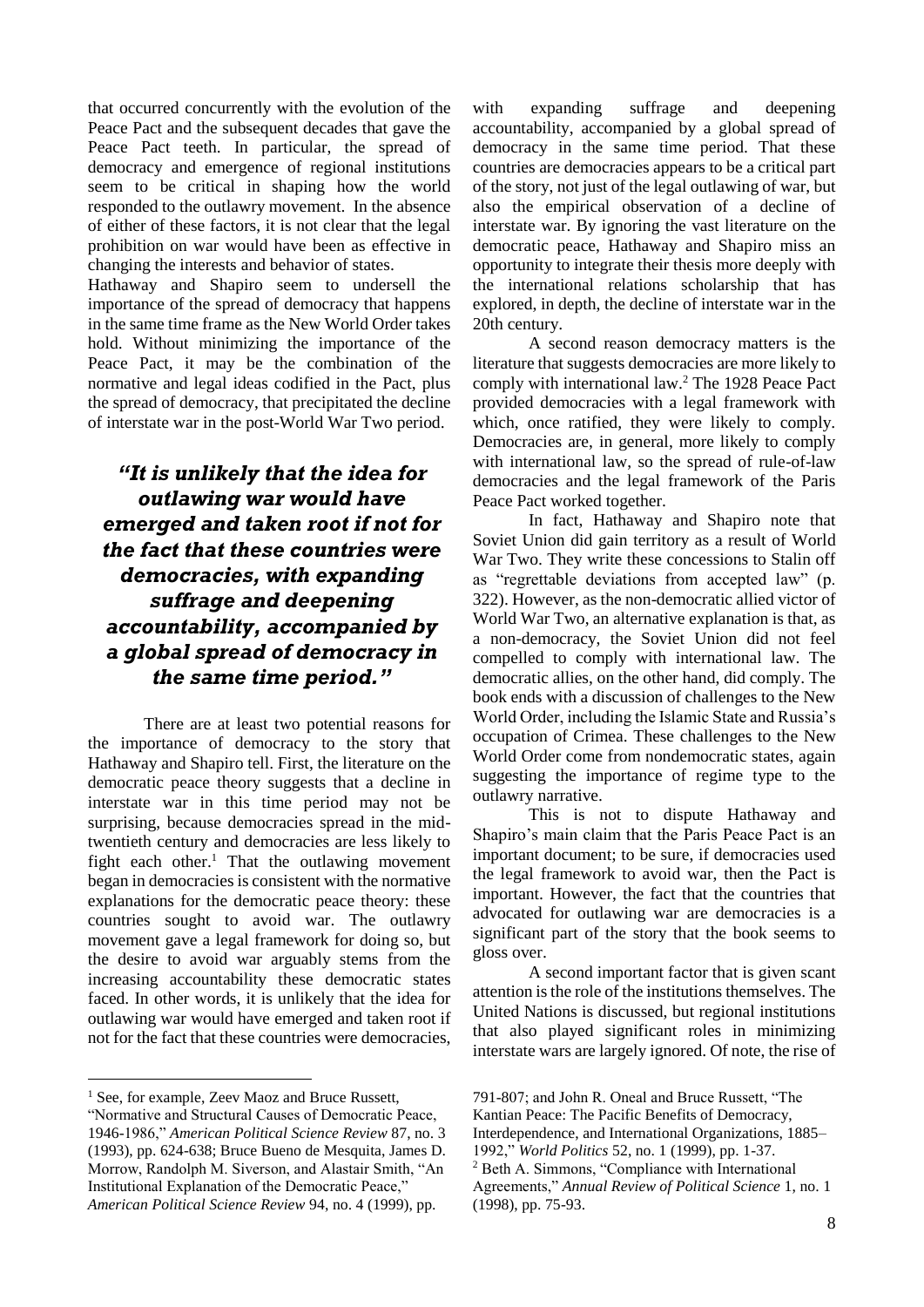the precursors to the European Union in the form of the European Coal and Steel Community and the European Economic Community in the aftermath of World War II are critical to changing the interests and behavior of Western European countries, tying them together in ways that made future great wars more costly. A second regional institution to note is the Organization of African Unity. As Jeffrey Herbst points out, the Organization of African Unity explicitly created norms about border stability to avoid chaos and interstate wars as countries in Africa gained their independence.<sup>3</sup> It was in the interests of leaders in both regions to use regional institutions to tie their hands to avoid future wars. Again, the presence of the Paris Peace Pact and the international movement towards outlawing wars is not irrelevant to how these regional institutions were able to create

## **The New World Order and the Rise of Intrastate Conflict: Is There Such a Thing as a 'Local' War?**

*By Ghadeer Awwad, Georgetown University*

The ongoing conflict in Syria is predominantly described as a classic civil war scenario. An outbreak of protests against the Assad regime was followed by a violent government crackdown, which spread throughout the nation and led to the rise of violent non-state actors such as the Islamic State (IS).

However, a closer look into the situation in Syria reveals another story. As the war escalated, a network of foreign players beyond Syria's borders has become involved in the conflict. On the one hand, the Syrian Baathist regime derives political and military support from Russia, Iran, and Hezbollah. On the other hand, the Syrian opposition has received military, financial, and political support from Saudi Arabia, Jordan, Turkey, and Western countries such as the United States, France, and the UK. Concurrently, the rise of IS led to the formation of a coalition force that was composed of actors from opposite sides fighting on the same front against IS. This situation in Syria—a transnational war, convoluted and difficult to understand—is typical of how wars are fought in the twenty-first century.

 In their book, *The Internationalists,* Oona A. Hathaway and Scott J. Shapiro trace the transformation of international legal rules over the use of force from the so-called Old World Order to New World Order, which began with the signing of the Paris Peace Pact, also known as the Kellogg-Briand Pact, in 1928. Kellogg-Briand was a stepping

<u>.</u>

interstate stability in their respective regions. But at the same time, the singular focus on the international outlawing of war ignores the importance of these institutions in shaping how the decline of interstate war happened.

Hathaway and Shapiro's significant contribution is uncovering the importance of the Paris Peace Pact of 1928 as a key turning point in the historical trajectory towards the decline of interstate war. They highlight the role of individuals and ideas in shaping state interests and behaviors. The narrative style of the book tells these stories in a compelling way, leaving the reader the impression that had it not been for these individuals and their radical ideas, we would still live in the Old World Order. ■

stone towards establishing world peace, the authors argue, by outlawing war, prohibiting states from using force to resolve disputes, and giving birth to a New World Order shaped by a revolution in human rights, the use of economic sanctions as a tool of statecraft, and the aggrandizement of the role of international organizations as monitors and enforcers of law (p. 304). In their account of this New World Order, Hathaway and Shapiro delineate the countless changes that shaped our current times including the relatively peaceful postwar order, decrease in instances of territorial conquest, increased respect for state sovereignty, the spread of democracy, and the emergence of a robust global trade order in which powerful states could be counted upon to police the New World Order's principles even when they were not directly affected (p. 332).

## *"States conceded their right to conquest in exchange for a globalized world governed by a system of international trade agreements, in which the desire to participate in a global trade regime has rendered war less attractive."*

This review will focus on three pivotal arguments made in *The Internationalists*: (1) that not only did the outlawry of war marked by the Peace Pact lead to the disappearance of conquest, but it precipitated an unprecedented period of peace between states (p. 333); (2) that the outlawry of war and the onset of the New World Order removed powerful pressures on

<sup>&</sup>lt;sup>3</sup> Jeffrey Herbst, "War and the State in Africa,"

*International Security* 14, no. 4 (1990), pp. 117-139.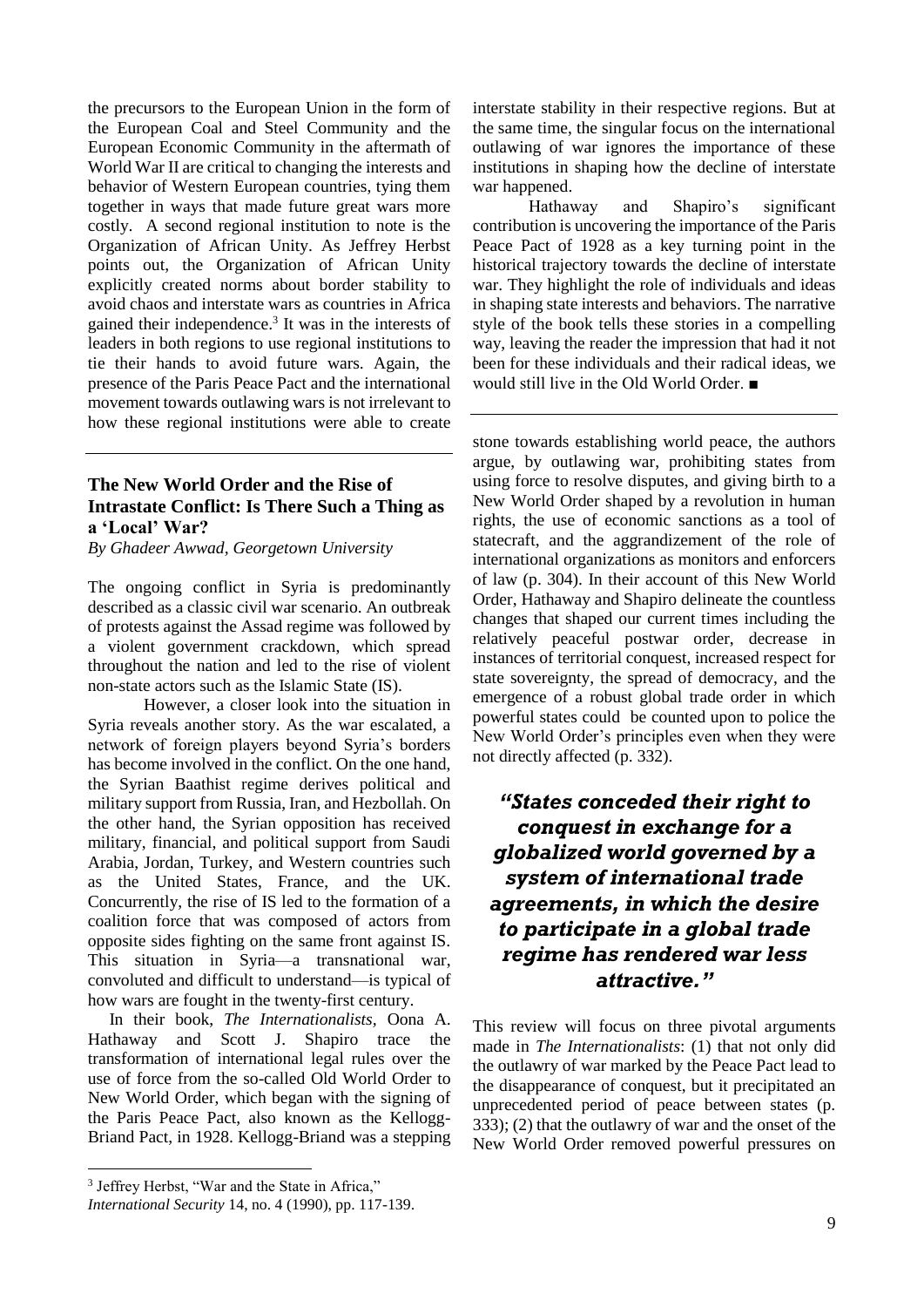states to act aggressively and put in place the conditions for international cooperation (p. 341); and (3) intrastate conflict proliferated drastically as a result of unpolished decolonization (p. 355), the limited scope of the Peace Pact (p. 353), and the lack of prohibition of internal conflicts (p. 368). I will argue that outlawing war did not necessarily make our world far more peaceful, but rather shifted the nature of conflict in the New World Order to be more localized and indirect. Hathaway and Shapiro fail to acknowledge that while territorial conquest and interstate war decreased after the signing of the Peace Pact, powerful states turned to achieving political and economic dominance via 'geoeconomics.'

#### *The End of Interstate War*

Analyzing 254 instances of territorial changes between 1816 and 2014, Hathaway and Shapiro conclude that conquest not only nearly disappeared after the signing of the Peace Pact but that 1928 heralded an era of unprecedented peace between states (p. 334). The authors attribute this decline in war to the recognition among states that, in the New World Order, violating the laws of conquest would not provide any benefits (p. 335). Thus, the outlawry of war eased the pressure on strong states to seek territorial domination; war was replaced as a tool of statecraft by more peaceful means of influencing others, such as international trade.

 In effect, states conceded their right to conquest in exchange for a globalized world governed by a system of international trade agreements, in which the desire to participate in a global trade regime has rendered war less attractive. This trade-off has established a New World Order where economic tools of coercion have become the established means of achieving geopolitical advantage. As the international economy has flourished with the spread of globalization and international trade in the post-cold war period, the focus of the world's great powers has shifted to maximizing economic gains. Edward Luttwak argues that in the New World Order "methods of commerce are displacing military methods – with disposable capital in lieu of firepower. States...will not disappear but reorient themselves toward 'geoeconomics' … the admixture

<sup>1</sup> Edward N. Luttwak, "From Geopolitics to

1

of the logic of conflict with the methods of commerce."<sup>1</sup>

 Robert Blackwill and Jennifer Harris adopt Luttwak's term of geoeconomics and define it as the "use of economic instruments to promote and defend national interests, and to produce beneficial geopolitical results; and the effects of other nations' economic actions on a country's geopolitical goals."<sup>2</sup> Contrary to the argument presented by Hathaway and Shapiro, the outlawry of war and the establishment of the New World Order did not remove the pressure on states to dominate other states, but rather shifted the logic of war and conflict to include geoeconomics. While states in the New World Order are still organized spatially as territorial entities, their actions have been transformed.<sup>3</sup>

 The systematic shift of states towards the use of economic instruments as tools to accomplish geopolitical objectives is not to suggest that military power is irrelevant in the New World Order. The outlawry of war and global trade came to reinforce each other as states generally did not have to fear their trading partners would turn on them and take their land (p. 333). However, countries with fragile economies and weak monetary policies have struggled to deal with the emerging integration of the global economy led by global powers, which has, in turn, exacerbated economic problems and increased local political instability.<sup>4</sup> Such instability—the result of geoeconomics competition—can even help to explain Russia's invasion of Crimea in 2014.<sup>5</sup>

#### *The Proliferation of Intrastate War*

*The Internationalists* suggests that the outlawry of war has enabled the survival of weak states by reducing external threats to their existence, and that this, in turn, has led to a worsening of weak states' internal tensions and even the phenomenon of "failed states" (pp. 366-369). In other words, the decrease of *interstate* wars in the New World Order has led to an increase in *intrastate* wars, as weak and fragile states do not die but succumb to infighting. But while Hathaway and Shapiro identify state failure as an integral part of (intrastate) violence in the New World Order, they fail to acknowledge the connections between the outlawry of war, the concomitant rise of global trade and economic cooperation, the pressure

Kurinnyi, and Olga Matveieva, "Main Features of

Economy Reformation," *Banks and Bank Systems* 12, no. 4 (2017), pp. 189-202.

Geoeconomics: Logic of Conflict, Grammar of

Commerce," *The National Interest* 20 (1990), pp. 17-23. <sup>2</sup> Robert D. Blackwill and Jennifer M. Harris, *War by Other Means: Geoeconomics and Statecraft* (Cambridge:

Harvard University Press, 2016), p. 20.

<sup>3</sup> Luttwak, "From Geopolitics to Geoeconomics: Logic of conflict, Grammar of Commerce," p. 18.

<sup>4</sup> Taisiya Krushelnytska, Olena Kakhovska, Oleksandr

Ukrainian Monetary Policy during the Post-crisis

<sup>5</sup> Krushelnytska, Kakhovska, Kurinnyi, and Matveieva, "Main Features of Ukrainian Monetary Policy."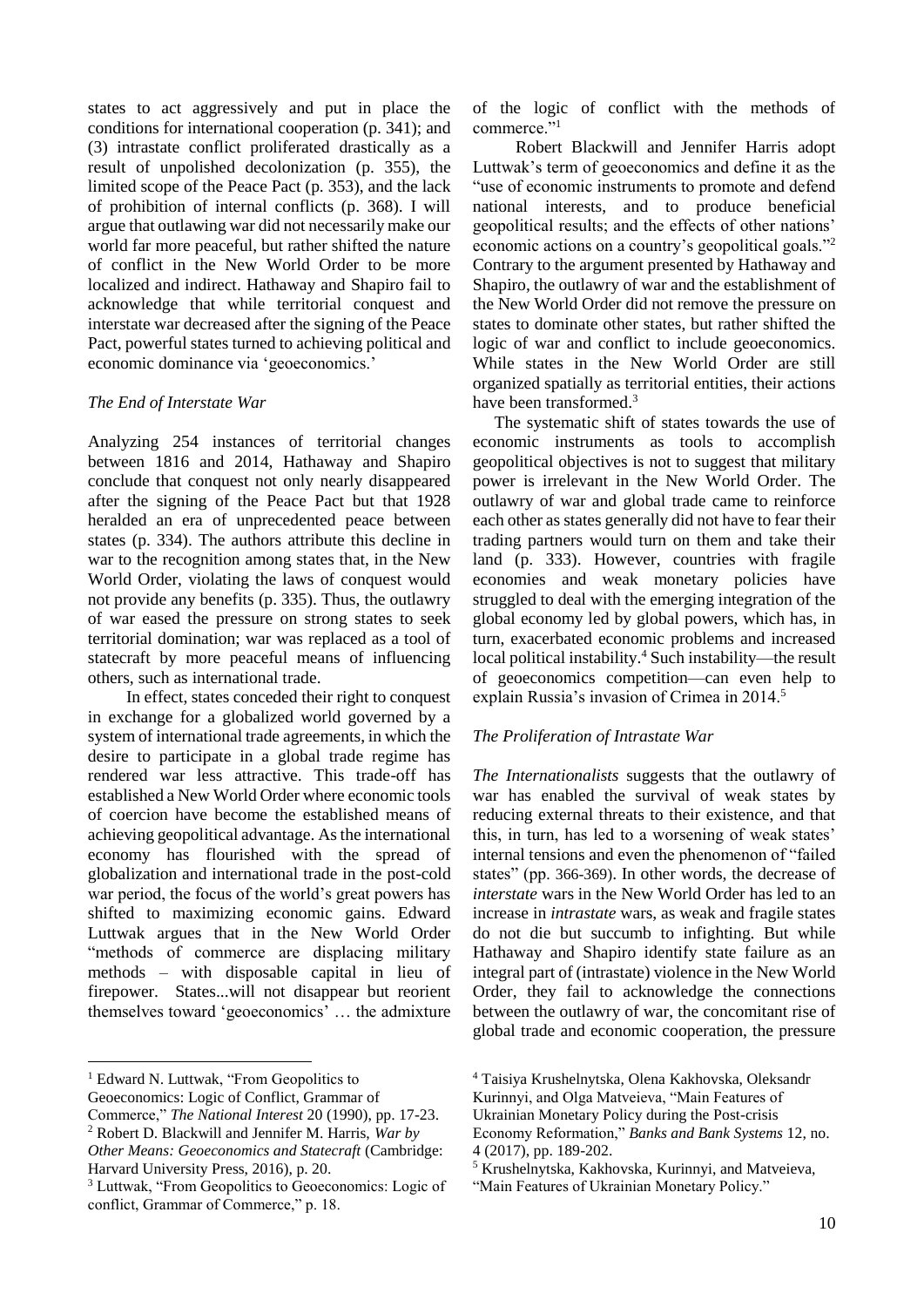upon developing states to open their economies and enter the global market, and the phenomenon of increasing civil conflicts; they do not account for how the rise of geoeconomics and unbalanced global growth has been a cause of civil wars via increased the levels of poverty, unemployment, economic decline in many developing economies.

The rise of global economic prosperity throughout the last century has correlated with an increase of civil wars. Macartan Humphreys argues that the relationship might be causal. $6$  For instance, Humphreys explores how Structural Adjustments Programs (SAPs) strongly promoted by international financial institutions such as the World Bank and the International Monetary Fund (IMF) throughout the 1980s and 1990s spawned civil conflicts.<sup>7</sup> Generally, SAPs required governments to cut public spending,

eliminate subsidies for food, raise interest rates, cut public sector jobs, and increase exports—as these measures were thought to generate growth by attracting

foreign direct investment. But studies suggest that the involvement of international financial institutions—established in the New World Order to enhance global trade—has engendered "expanding poverty, inequality insecurity around the world," leading in many cases to increased social tensions and fueling extremist movements.<sup>8</sup>

Similarly, in an attempt to explore the World Bank and the IMF's involvement in Zimbabwe, Ghana and Côte d'Ivoire, Asad Ismi argues that the opening of these developing economies to global markets subjected them to unfair trade practices, higher competition, and strict, internationallymandated instructions that ultimately increased their debt burdens, increased poverty, and slowed growth.<sup>9</sup> While the institutional failures of weak states is part

#### **The Rise of China in the New World Order**

*By Hyeyoon Park, Colorado State University* 

<u>.</u>

Increasing international instability, in part caused by the recent revival of nationalism worldwide, has led

of the story of increased intrastate violence in the New World Order, the inability of many emerging economies to adjust to the emerging global geoeconomics increased their vulnerabilities to internal violence and civil wars. *In short, the end of conquest unleashed greater economic cooperation. It did not, however, make our world more peaceful.* 

#### *Conclusion*

This review argues that, contrary to the Hathaway and Shapiro's contentions, conflicts in the New World Order are not mainly a product of internal tensions exposed as a result of increased respect for states sovereignty and the enabling of the survival of weak states. Rather, shifts in global attitudes towards war caused governments and militaries around the world

> to change the means by which they pursued their strategic objectives. Alongside increased public aversion to interstate war, the New World Order has witnessed an increase of geoeconomics and the attendant burgeoning of economic instruments as tools of power. The

increase of intrastate conflict around the world cannot be understood without acknowledging these shifts in the expanding global economy, systems established as integral parts of the New World Order that have enormous effects upon weak and small economies. In the New World Order, the approach of states has shifted from conquests and seizing lands to an indirect approach of modern power and influence. Civil war, proxy wars, poverty, suffering, and human insecurity are all part and parcel of what has replaced interstate war: the logic of geoeconomics competition. ■

to a controversial debate over whether the current world order will continue. China's growing influence in international politics and President Trump's foreign policy of rejecting existing international cooperation mechanisms are two developments in particular that have triggered concerns of a chaotic future world order. Meanwhile, international society

## *"In short, the end of conquest unleashed greater economic cooperation. It did not, however, make our world more peaceful."*

<sup>6</sup> Macartan Humpherys, "Economics and Violent Conflict," working paper, Harvard University (2003): 1- 28,

[https://www.unicef.org/socialpolicy/files/Economics\\_and](https://www.unicef.org/socialpolicy/files/Economics_and_Violent_Conflict.pdf) [\\_Violent\\_Conflict.pdf.](https://www.unicef.org/socialpolicy/files/Economics_and_Violent_Conflict.pdf)

<sup>7</sup> Humpherys, "Economics and Violent Conflict," 6-7. 8 "The Policy Roots of Economic Crisis and Poverty: A Multi-Country Participatory Assessment of Structural Adjustment," Structural Adjustment Participatory Review

International Network (SAPRIN), November 2001, p. 24, [http://documents.worldbank.org/curated/en/15856146816](http://documents.worldbank.org/curated/en/158561468163457548/pdf/647580WP0v10Bo0N0Synthesis011016001.pdf) [3457548/pdf/647580WP0v10Bo0N0Synthesis011016001.](http://documents.worldbank.org/curated/en/158561468163457548/pdf/647580WP0v10Bo0N0Synthesis011016001.pdf) [pdf](http://documents.worldbank.org/curated/en/158561468163457548/pdf/647580WP0v10Bo0N0Synthesis011016001.pdf)

 $\sqrt[5]{9}$  Asad Ismi, "Impoverishing a Continent: The World Bank and the IMF in Africa," Canadian Centre for Policy Alternatives, (2004): 2-23,

[http://www.halifaxinitiative.org/updir/ImpoverishingACo](http://www.halifaxinitiative.org/updir/ImpoverishingAContinent.pdf) [ntinent.pdf.](http://www.halifaxinitiative.org/updir/ImpoverishingAContinent.pdf)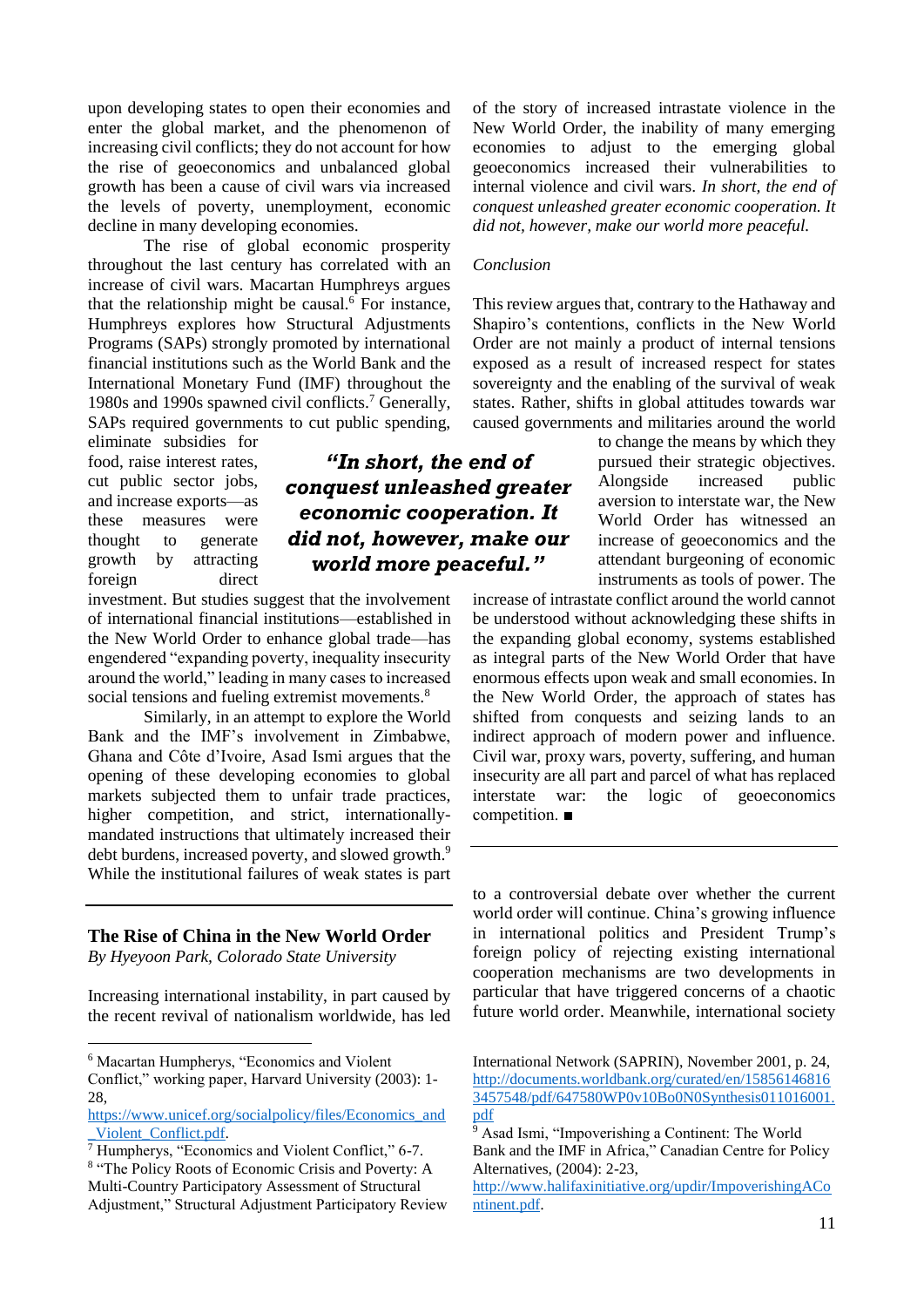has seemed to lose its enthusiasm for developing a common vision to overcome political uncertainties. The authors of *The Internationalists* provide insights for understanding our current international order and how world order evolves. Their historical analysis shows that, in the past, international order has been shaped by people and that we, as people, can overcome global challenges today (p. 423). This review will apply a Realist Constructivist lens from International Relations (IR) theory to the authors' main conceptual framework and focus on the implications of the book regarding the issue of rising China and world order.

#### *The Realist Constructivist view on the New World Order: power and norms*

The authors seem to share many ideas with Realist Constructivism regarding how to understand world politics, including an emphasis on the dialectic relationship between power and morality.<sup>1</sup> From this perspective, neither material power nor norms are solely responsible for changing the behavior of states. Realist Constructivists reject both the realist's notion of the balance of power determining world politics and constructivism's focus on norms based on universal morality.<sup>2</sup> Agency needs norms and materiality simultaneously, because power politics is relational;<sup>3</sup> the power of an agent is recognized by others intersubjectively in a moral context.<sup>4</sup> This dialectic relationship between power and norms is reflected in Hathaway and Shapiro's argument.

According to the authors, the Kellogg-Briand Pact (1928) created a new international legal norm<sup>5</sup> that changed the actions of states such that the law actually created a new dimension of power. The treaty transformed the Old World Order, which had allowed the military conquest of territory, into the New World Order, in which "right cannot be settled with might" (p. 363) and *military* victories achieved by armed conquest could not last without a *legal* victory, the latter necessary for legitimacy. True power is constructed by law because law shapes the normativity of exercising material power. In this sense, the authors' approach to explaining world order resembles the Realist Constructivist understanding of the interaction between material power and norms. The New World Order particularly reveals that the theoretical lens of Realist Constructivism is well applicable to explain how national competition operates differently in world

1

politics. The outlawry of war demolished the old legal order and changed the concept of power politics among states from military competition to competition over legitimacy and ideas (pp. 408, 422). In the words of Realist Constructivism, the law (a new norm) changed the intersubjective understanding of power in the New World Order.

Like Realist Constructivists, the authors do not disregard global politics based on material power. For instance, they acknowledge the significance of military capacity by saying that "the outlawry revolution would have failed had the Allies not won the war" (p. 331). Similarly, Realist Constructivists recognize that who interprets norms does matter. The common conceptual ideas between the authors and Realist Constructivists provides a new way of understanding changes in world politics (including changes of both norms and power relations), which conventional realism does not explain.

> *"The South China Sea dispute is explained as a gap in the 1928 Pact: the territorial boundary in this region was not clear in 1928, and so it remains a conflict between China and neighboring countries."*

#### *The rise of China in the New World Order: a new Internationalist?*

If world order changes as *The Internationalists*  argues, will the current New World Order also change in the near future? China's growing economic and military capacities have triggered a debate among IR scholars about whether China is a threat to the current global order. The book informs abundant anecdotes showing how China's behaviors in international politics can be understood through the lens of the New World Order. For example, the issue of South China Sea dispute is explained as a gap in the 1928 Pact: the territorial boundary in this region was not clear in 1928, and so it remains a conflict between China and neighboring countries (p. 362). On the other hand, the authors explain that the change of law through the UN Convention on the Law of the Sea

<sup>1</sup> J. Samuel Barkin, *Realist Constructivism: Rethinking International Relations Theory* (Cambridge: Cambridge University Press, 2010), p. 135.

<sup>2</sup> Barkin, *Realist Constructivism*, p. 140.

<sup>3</sup> Barkin, *Realist Constructivism*, p. 36.

<sup>4</sup> Barkin, *Realist Constructivism*, p. 169.

<sup>5</sup> Even though the authors mostly use the terms 'law' and 'idea,' these concepts seem to be interchangeable with the concept of a 'norm' in IR.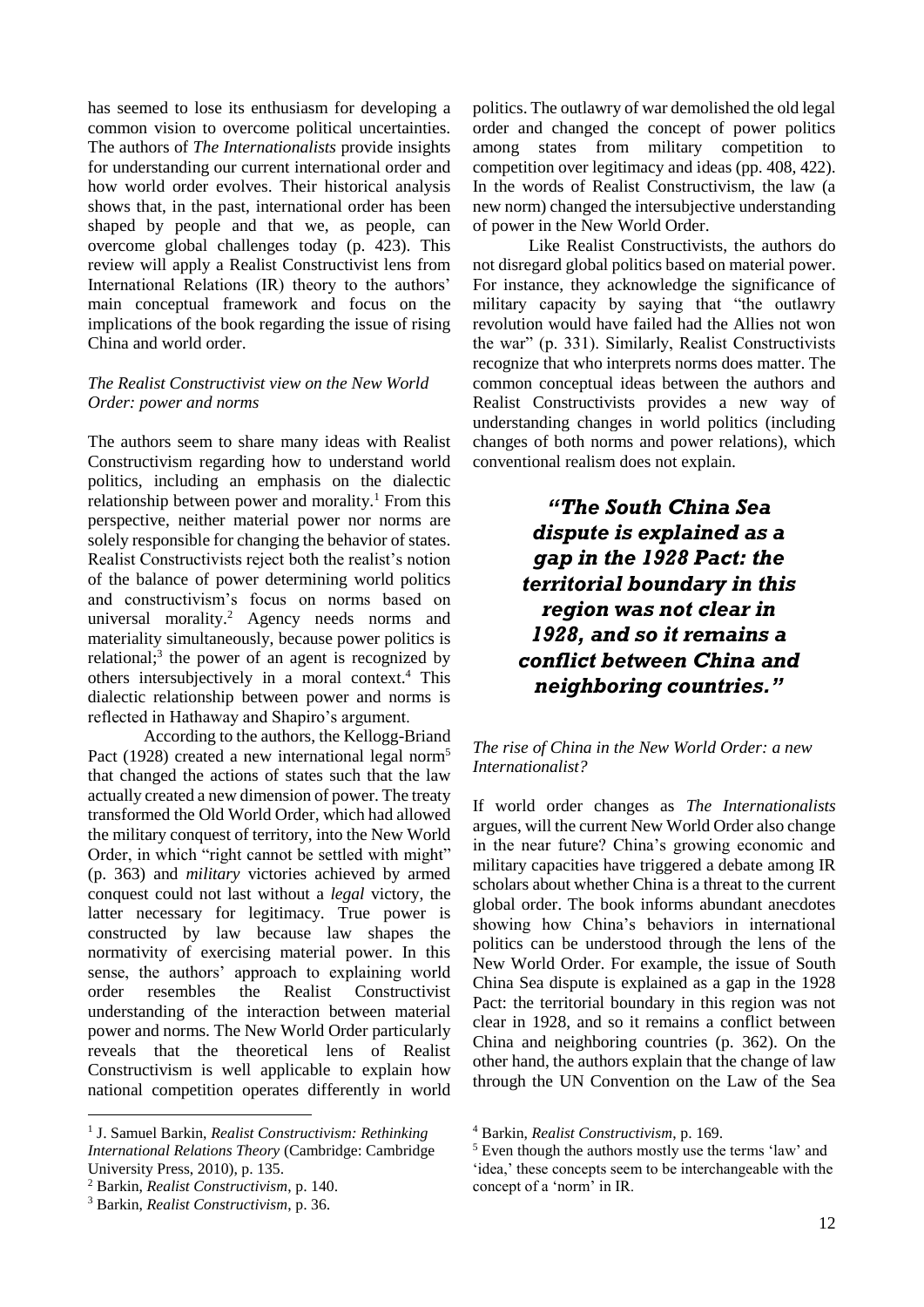made the islands in the South China Sea valuable so that, ironically, international law has exacerbated the territorial dispute in this region (p. 363).

Despite this dark side of the New World Order, the 1928 Pact still had (and has) a positive impact on the behavior of contemporary China. This is because the Pact withdrew the legal right of using force for territorial occupation. China's normative obligation following the core principle of the Pact seems to be valid, at least until now. If international law did not matter, China as the greatest regional power in East Asia might have annexed disputed areas through an interstate war. It has not. Moreover, China is taking measures to pursue *legitimate* power and style itself as a responsible great power in international society.<sup>6</sup> Even though China's material power has grown, its

## *"One of the main weakness of the New World Order is the mismatch between the rule-makers in 1928 and current rule-takers."*

power is bounded by legal norms—something explained by Hathaway and Shapiro and Realist Constructivists. Instead of using military force, China seems to be using other tactics to achieve its national interests such as large-scale loans and investment in resource-rich countries—for example, through its Belt and Road Initiative (BRI).<sup>7</sup> While Washington is drawing down its leadership in international affairs, Beijing seems to be attempting to fill the leadership vacuum through developing China's influence in multilateral settings.<sup>8</sup> In this way, the US-China relationship is not only based on material power competition, but also normative competition within the boundaries set by the current international legal order. So long as this pattern holds, the possibility of military confrontations between the US and China is reduced.

Nevertheless, this hopeful scenario depends upon both superpowers maintaining supporting for the New World Order regarding the outlawry of war, at least implicitly. Yan Xuetong argues that China may take military action in the event of a Taiwanese independence referendum and US support for it, for

<u>.</u>

[about.](https://www.economist.com/leaders/2018/07/26/chinas-belt-and-road-plans-are-to-be-welcomed-and-worried-about)

example.<sup>9</sup> Meanwhile, Trump is pursuing an isolationist approach to US foreign policy, such as by loosening ties with US allies including the NATO members. But if US and Chinese support is critical to the survival of the New World Order, how can their support be ensured and the disastrous possibility of an interstate war between the two great powers be prevented? Something missing from *The Internationalists* is a discussion of this question: under what conditions does the New World Order operate best? Answering it is crucial for knowing how international society can curb interstate conflicts, especially those that might be caused by competition between the US and China.

#### *The normativity of international law: a necessary condition for the continued success of the New World Order*

Regarding the question of 'under what conditions' international law works best, Realist Constructivism might help to elaborate several of the authors' points that are discussed implicitly throughout the book. For example, Realist Constructivism emphasizes norm contestation among actors based on their multidimensional power. Even though the material power of the actors is one of the influencing factors to win in the competition, the power of legitimacy is important too. Norms vary in terms of their legitimate power—in other words, "the normativity of norms."<sup>10</sup> From this perspective, a pre-requisite condition of the well-functioning legal order may be a strongly unified normative/legal community, including a broad-based membership which provides a high level of legitimate power to the normative essence of the legal system. One of the main weaknesses of the New World Order is the mismatch between the rule-makers in 1928 and current rule-takers. Despite most states' adoption of the UN Charter, there has been a continuous debate on whether the UN system has sufficient legitimate power, particularly regarding the UN Security Council. Moreover, the exceptional clauses of the use of force can be interpreted by powerful states arbitrarily. In this sense, I agree with the opinion of Geir Ulfstein that "inclusion" (bringing more

<sup>6</sup> See the debate on China's responsible power in David Shambaugh *China goes Global: The Partial Power*  (Oxford: Oxford University Press, 2016).

<sup>&</sup>lt;sup>7</sup> "China's belt-and-road plans are to be welcomed—and worried about," *The Economist* 26 July 2018, [https://www.economist.com/leaders/2018/07/26/chinas](https://www.economist.com/leaders/2018/07/26/chinas-belt-and-road-plans-are-to-be-welcomed-and-worried-about)[belt-and-road-plans-are-to-be-welcomed-and-worried-](https://www.economist.com/leaders/2018/07/26/chinas-belt-and-road-plans-are-to-be-welcomed-and-worried-about)

<sup>8</sup> For instance, we can see the growing China's leadership in G20. See Xiao Ren "The G20: Emerging Chinese Leadership in Global Governance?" *Global Policy* 8, no. 4 (2017), pp. 433-442.

<sup>&</sup>lt;sup>9</sup> Yan Xuetong, "The Age of Uneasy Peace: Chinese Power in a Divided World," *Foreign Affairs* 98, no. 1 (2019), pp. 40-46.

<sup>10</sup> Antje Wiener, *A Theory of Contestation* (London: Springer, 2014).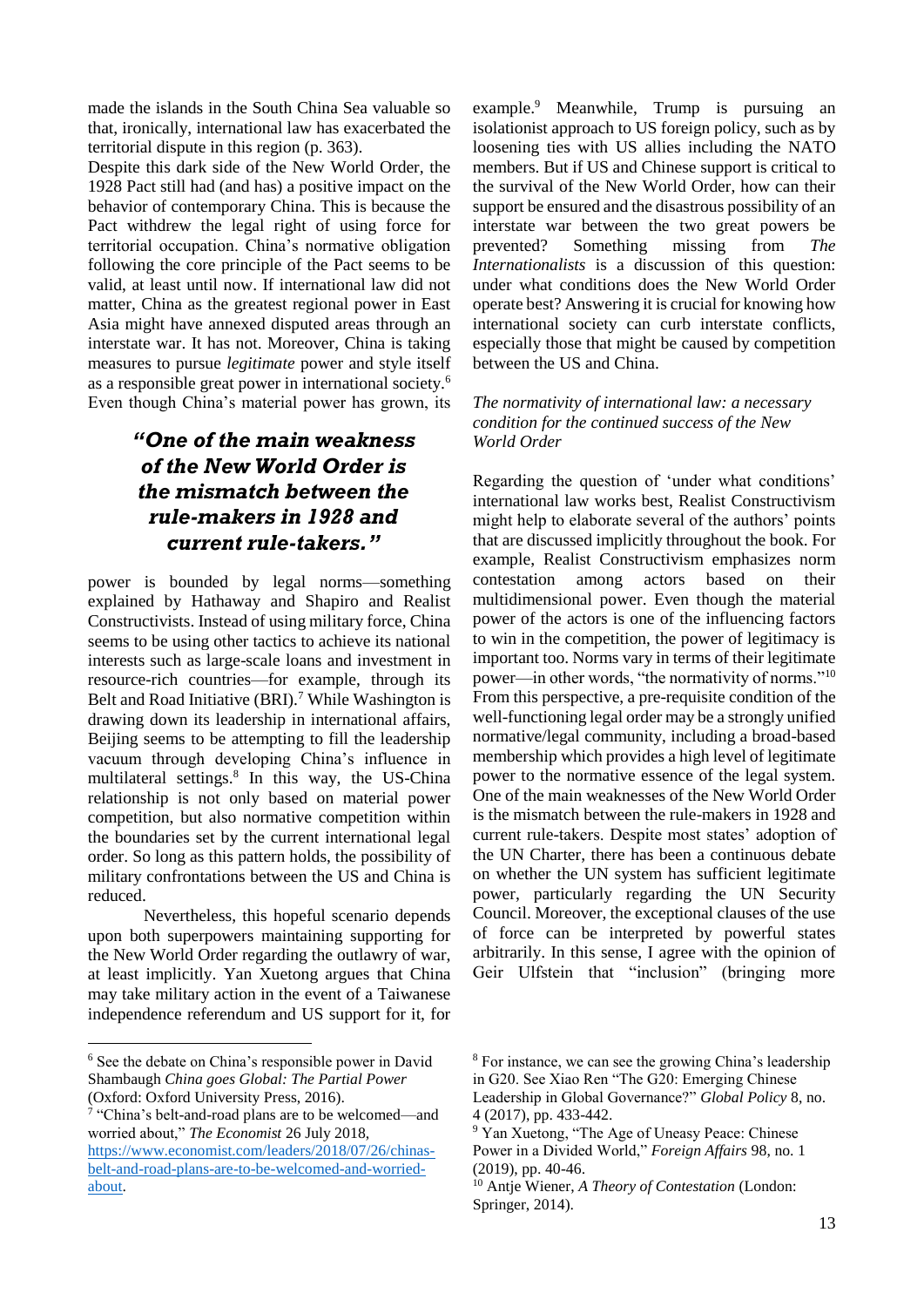members into the legal system) is an important goal.<sup>11</sup> In this way, the current international legal system can improve its democratic accountability and offer even

#### **Embedded Legalism and the Limits of Law**

*By John G. Oates, Florida International University*

Hathaway and Shapiro have written an enthralling and provocative account of the effort to make aggressive war illegal under international law. Filled with odd and brilliant personalities, the story is one of personal ambition, principled commitments, and political machinations worthy of an episode of *Game of Thrones*. Underlying the colorful biographies and compelling accounts of key historical junctures is a narrative about the power of international law to transform human civilization. Through legal argumentation and formal treaties, in particular the Kellogg-Briand Pact of 1928, aggressive war was outlawed, and the resulting "New World Order" governing the use of force has contributed to a more peaceful and stable international order. Though the authors recognize that other factors played a role in producing this new legal order, they argue that international legal agreements have been key instruments in helping to save humanity from the scourge of war. IR scholars have long debated the sources of the "long peace," the period since the end of World War II which has seen an absence of great power war, a decline in battle deaths, and a decrease in the number of inter-state wars (though the number of civil wars remains high). Some have pointed to the role of nuclear weapons in generating a reliable deterrent against aggression, others to the growing economic interdependence of states, which has transformed the calculus of conquest, and others to the role of international organizations, such as the UN, in promoting mutual understanding and trust among states. To this list of factors, Hathaway and Shapiro add international law, and they muster an array of data to support their claim that the key turning point between the Old World Order, when aggressive war was a permissible tool of statecraft, and the New World Order was the signing of the Kellogg-Briand pact of 1928. After 1928, they show, conquest becomes much less "sticky" or durable. "For every 100 kilometers taken through sticky conquests before 1929," they note, "just 6 square kilometers were thus obtained after 1948" (p. 321). This transformation in the recognized legitimacy of territory acquired through aggressive war represents

1

stronger normativity to that all important norm, the outlawry of war. ■

an epochal change in the practice of war, and it suggests that international law and those who promote it can be powerful engines of peace in world politics.

The narrative Hathaway and Shapiro tell thus elevates international law and its practitioners to a station that IR scholars have long been reluctant to grant it. For realists, the security exigencies of life under anarchy render international law little more than a rhetorical flourish on the dynamics of power politics. Liberals adopt a more optimistic view, viewing law as an

## *"This transformation in the recognized legitimacy of territory acquired through aggressive war represents an epochal change in the practice of war, and it suggests that international law and those who promote*

important informational tool for solving collective action problems, but the power of law is rooted in its ability to clearly communicate commitment and intent through precise legal obligations rather than any normative valence it might carry. Hathaway and Shapiro challenge these presumptions in their book, and they show that law shapes world politics by both changing how states think of their own interests through the internalization of legal norms, as seems to have been the case with the United States and the Stimson Doctrine, and by changing the structure of incentives that other states face, who, after 1928, confront a situation in which their territorial conquests will no longer be recognized as legitimate by others.

*The Internationalists* convincingly shows that outlawing war has mattered for world politics, and it offers plausible mechanisms for how it matters. What is less convincing, however, is the claim that the epochal changes they point to have been produced by changes to law itself. Hathaway and Shapiro note at the outset (p. xxi) that their story is about ideas and how they change politics. The ideas in question are those developed and advanced by international lawyers and diplomats, such as Lauterpacht, Welles and Levinson, in their effort to conclude an

<sup>&</sup>lt;sup>11</sup> Geir Ulfstein, "The Role of Outcasting in the World Order," *Global Constitutionalism* 7, no. 3 (2018), pp. 368-373.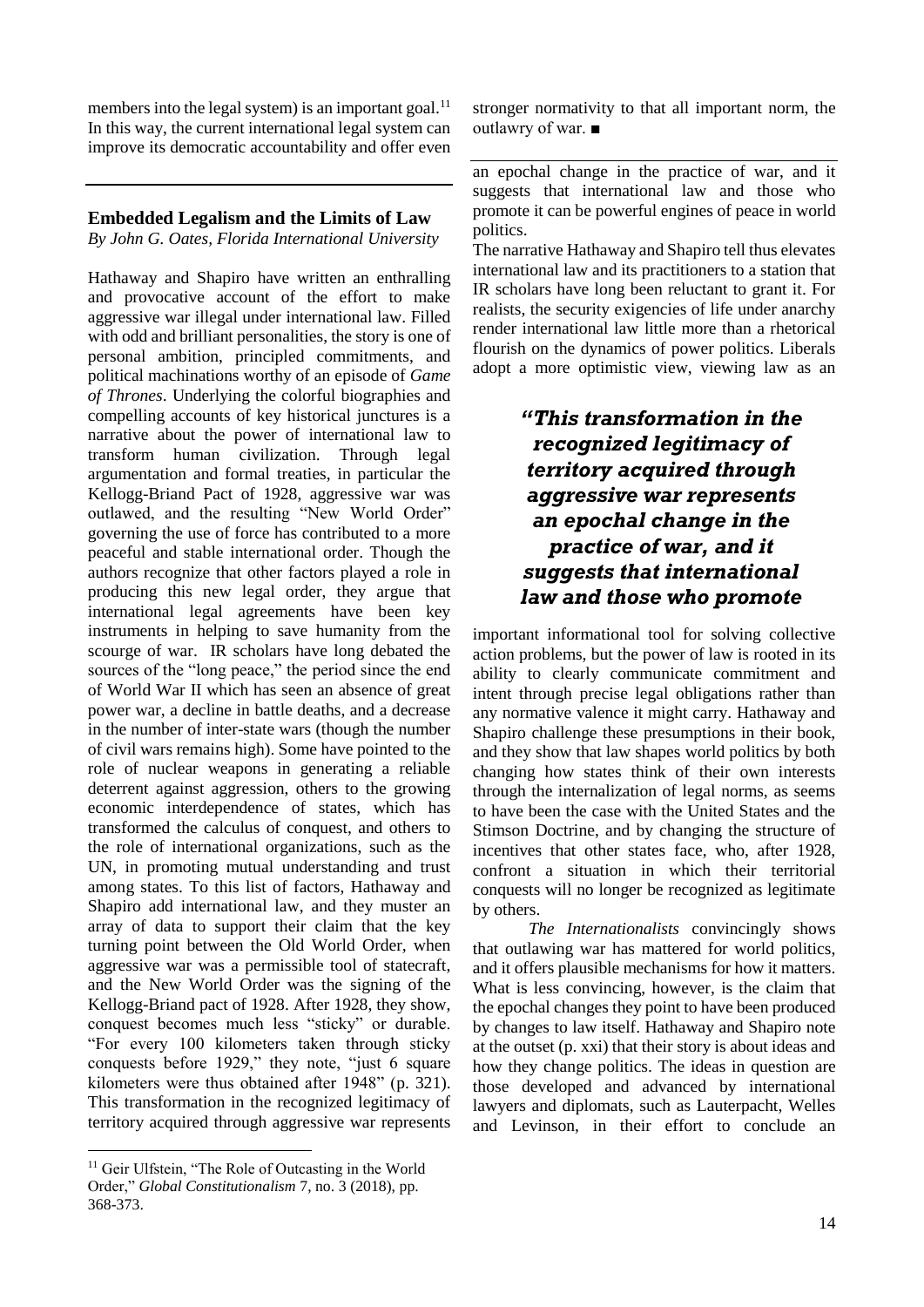international agreement to outlaw war. The emphasis on ideas and intellectual history is one of the great strengths of this work, and it serves as an important corrective to the traditional focus on national interests and military power among IR scholars.

Nevertheless, the focus on international law remains too narrow to fully explain the role of ideas in shaping the practice of war. There is a much broader intellectual and political context beyond the domain of international law and its intellectual history that made the outlawry movement possible, and this context, I want to suggest, provides a key condition of possibility for international law to serve as a constraint on state behavior. Beginning in the late 19th century and accelerating after World War I, a robust, transnational peace movement emerged as a major public voice on questions of war, peace and justice.<sup>1</sup> The key groups and spokespeople for this movement, such as the Women's Peace Party, emphasized the dangers of imperial competition, the need to limit modern armaments, and the importance of public, legal commitments to peace among governments, and it played an important role in shaping the policy choices of decision-makers from the creation of the League of Nations to the founding of the United Nations. These movements reflected a deeper cultural transformation that was sweeping western societies at the time, which saw a turn away from traditional ideals of militarism and towards

pacifism and nonviolence. Hathaway and Shapiro do not ignore these peace movements, but they do not give them the importance they deserve. The social movement to outlaw war organized by Levinson plays an important role in their

1

story, helping to mobilize popular support for the Kellogg-Briand Pact, but little attention is paid to the broader social and cultural movements during this period and the role they played in constituting a normative landscape wherein ideas like the outlawry of war could take root. These movements helped generate and sustain the critical normative arguments

and commitments that allowed legal arguments about the use of force to resonate with public audiences. This resonance, in turn, enabled the public to understand the value of restraint in both instrumental and normative terms, helping to legitimate this novel legal move, and generated popular pressure on leaders to respect the limits laid down in the law. Without embedding law within this broader normative landscape, formal legal rules lack the social and cultural force needed to shape political behavior. The ideational dynamics of publicity and legitimation have long been the focus of constructivist IR scholarship,<sup>2</sup> but appreciating the role these dynamics played in the success of the outlawry of war movement demands a broader perspective on the ideological landscape of the interwar period than the one embraced by Hathaway and Shapiro. Neglecting the relationship between law, social forces and shared normative commitments is particularly problematic once we appreciate the permissive quality of international law. IR scholars, such as Ian Hurd (2017) and Búzás (2018), show how law not only limits and constrains but also permits and authorizes certain behaviors.<sup>3</sup> This boundary between prohibition and permission, moreover, can never be permanently fixed by precise legal rules; it evolves and changes in response to state practice, legal interpretation and political interests. The prohibition on the use of war as a means of statecraft,

## *"Beginning in the late 19th century and accelerating after World War I, a robust, transnational peace movement emerged as a major public voice on questions of war, peace and justice."*

for example, also permits the use of force in self-defense, and since 1945, we observe an expansion in how legitimate self-defense is understood in international law. The United States has sought to broaden the

definition of anticipatory self-defense beyond the customary Caroline doctrine to justify preventive war, as in the case of Iraq. A number of governments have also endorsed the controversial "unable or unwilling" standard to justify the use of force in circumstances where it was previously prohibited. It is no accident that the US has been at the forefront of

<sup>1</sup> Cecelia Lynch, *Beyond Appeasement: Interpreting Interwar Peace Movements in World Politics* (Ithaca: Cornell University Press, 1999).

<sup>2</sup> Martha Finnemore M and Stephen J. Toope,

<sup>&</sup>quot;Alternatives to "Legalization": Richer Views of Law and Politics," *International Organization* 55, no. 3 (2001), pp. 743–758; Jennifer Mitzen, "Reading Habermas in Anarchy: Multilateral Diplomacy and Global Public Spheres," *American Political Science Review* 99, no. 3 (2005), pp. 401-417; Jens Steffek, "The Legitimation of

International Governance: A Discourse Approach," *European Journal of International Relations* 9, no. 2 (2003), pp. 249–275.

<sup>3</sup> Ian Hurd, *How to Do Things with International Law*  (Princeton: Princeton University Press, 2017); Zoltán Búzás, "Is the Good News About Law Compliance Good News About Norm Compliance? The Case of Racial Equality," *International Organization* 72, no. 2 (2018), pp. 351–385.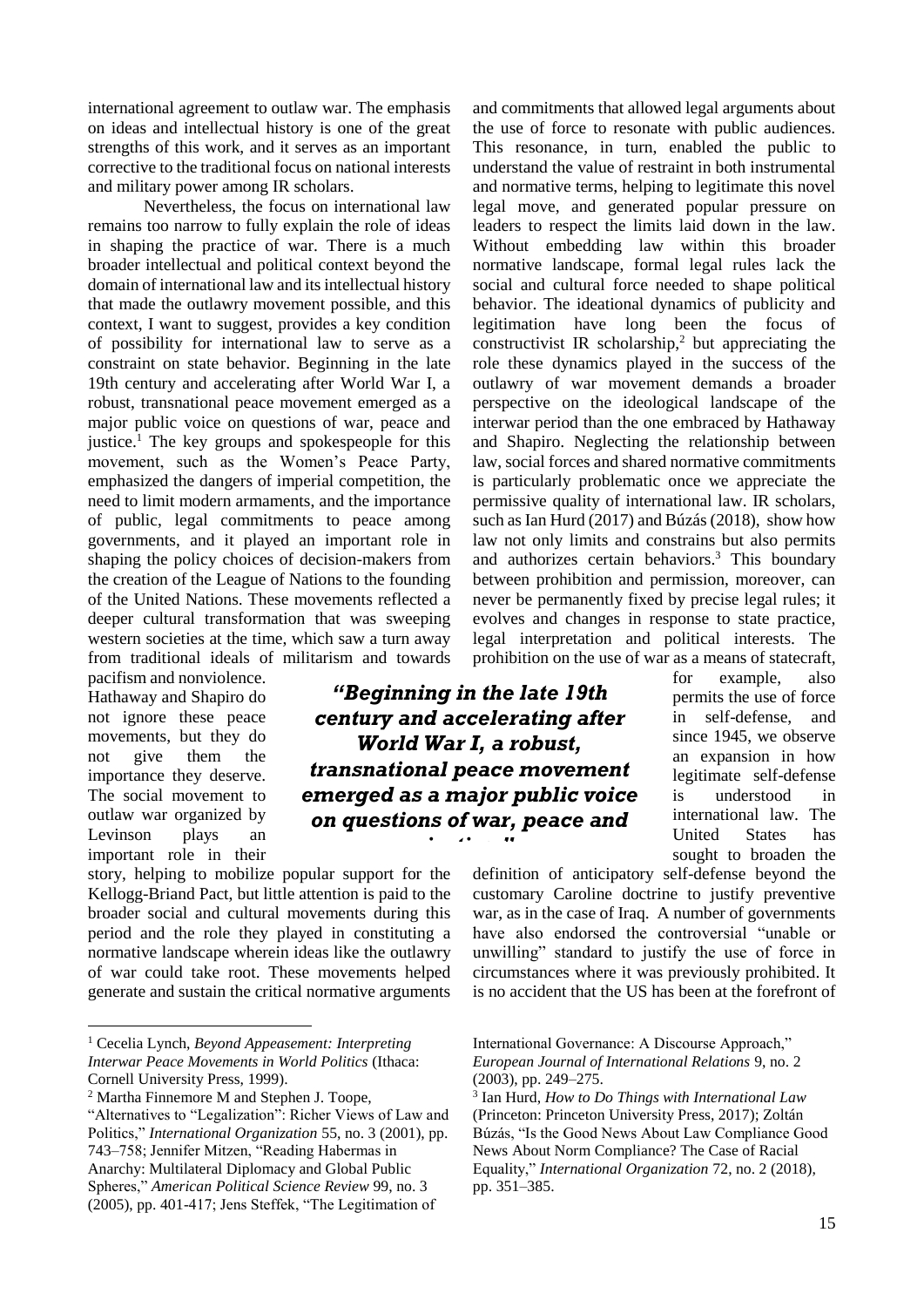these changes, for law "empowers states – and empowers them unequally."<sup>4</sup> While Hathaway and Shapiro spend time discussing the collective effort to "outcast" Russia after its illegal annexation of Crimea, the more troubling trends reflected in US security practice are left largely unexamined.

None of this is to deny that the legal prohibition on aggressive war matters, but the permissive quality of international rules does raise questions about how the legal prohibition works in practice. While legal rules can shape politics by the altering incentives for those contemplating aggression, these effects are made possible by a larger normative environment in which the value of peace and nonviolence are communicated to and embraced

#### **The Dark Side of the "New World Order"**

*By James D. Morrow, University of Michigan*

*The Internationalists* by Oona A. Hathaway and Scott J. Shapiro provides a sweeping historical account of how international law and the ideas underlying that law have changed the world and reduced the occurrence of war in the international system. Although the publicity for the book makes the oftderided Kellogg-Briand Pact that outlawed war the hub of the argument,<sup>1</sup> the broad development of international law drives the decline in international conflict in their view. This thickening of legal developments advances not only through treaties but also through jurisprudence elaborating that law and mechanisms that exclude states that refuse to accept the system from its economic and social benefits (which they call "outcasting"), thereby helping to enforce the system. They describe how the "old world order", which empowered states to use war as a legal remedy for their disputes and created the

<sup>4</sup> Hurd, *How to Do Things with International Law*, p. 129.  $<sup>1</sup>$  And this makes the book a "poke-in-the-eye" to realists</sup> who have mocked that treaty for almost a century now. <sup>2</sup> Bethany Ann Lacina and Nils Petter Gleditsch, "The Waning of War is Real: A Response to Gohdes and Price," *The Journal of Conflict Resolution* 57, no. 6 (2013), pp. 1109-1127; and Nils Petter Gleditsch, Steven Pinker, Bradley A. Thayer, Jack S. Levy, and William R. Thompson, "The Decline of War," *International Studies Review,* 15, no. 3 (2013), pp. 396-419. Hathaway and Shapiro make this point using the Correlates of War data collection of wars (pp. 311-315).

<u>.</u>

by a broader public. When law becomes disembedded from this normative context, it risks becoming a tool for the interests of powerful states who exploit the permissive quality of law to redefine the rules of the game. Sustaining the achievements of the "Internationalists" thus calls for an awareness of the limits of law, a more thorough understanding of the mechanisms through which ideas shape world politics, and a greater appreciation of the role that the social and cultural movements of pacifism and nonviolence play in restraining the move to war. ■

concept of neutrality for states not engaging in an ongoing war, was replaced by the "new world order", which outlawed war except in self-defense and required states outside war to act against the party that broke the peace. They have a provocative story to tell, and they tell it well.

Political scientists have also noticed the decline in warfare, both a long-term trend over centuries and a more pronounced decrease after the Second World War, which quickens in the post-Cold War world.<sup>2</sup> A myriad of plausible explanations have been advanced for these trends: the rise of the standing army,<sup>3</sup> the move to national armies based on conscription,<sup>4</sup> the deepening of the democratic peace over time,<sup>5</sup> industrialization undercutting the motivation for territorial conquest and replacing it with trade,<sup>6</sup> the permanent resolution of territorial conflicts,<sup>7</sup> the replacement of combat as means for males to achieve status in society with economic activity,<sup>8</sup> among others.<sup>9</sup> To this list, *The Internationalists* adds its own explanation about the creation of a legal order that effectively outlaws war. The book also documents the decline in territorial transfers between states, particularly by force (pp. 315-333).

<sup>3</sup> Bruce Bueno de Mesquita and David Lalman, *War and Reason* (New Haven, CT: Yale University Press), pp. 129-134.

<sup>4</sup> Lars-Erik Cederman, T. Camber Warren, and Didier Sornette, "Testing Clausewitz: Nationalism, Mass

Mobilization, and the Severity of War," *International Organization*, 65, no. 4 (2011), pp. 605-638.

<sup>5</sup> Lars-Erik Cederman, "Back to Kant: Reinterpreting the Democratic Peace as a Macrohistorical Learning Process," *American Political Science Review* 95, no. 1 (2001), pp. 15-31.

<sup>6</sup> Erik Gartzke, "The Capitalist Peace," *American Journal of Political Science* 51, no. 1 (2007), pp. 166-191.

 $\frac{7}{7}$  Douglas M. Gibler, "Bordering on Peace: Democracy, Territorial Issues, and Conflict," *International Studies Quarterly* 51, no. 3 (2007), pp. 509-532.

<sup>8</sup> Azal Gat, A. (2006). War in Human Civilization. New York: Oxford University Press.

<sup>&</sup>lt;sup>9</sup> I undoubtedly have missed both some other arguments advanced and many possible citations within each candidate explanation.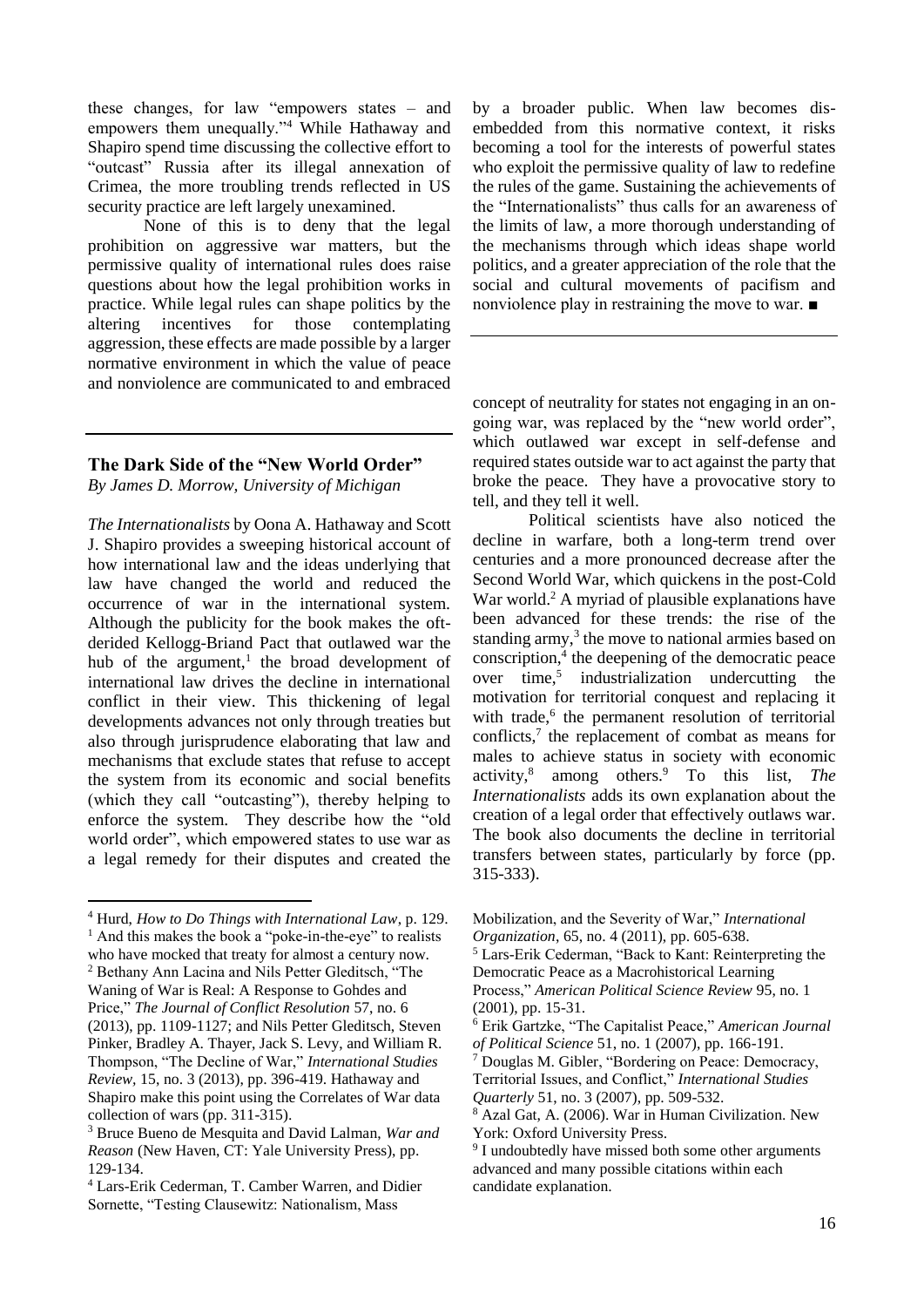The authors' argument, however, fails to explain how legal principles and understandings change politics and so induce national leaders to choose peace over war. This failing is common with a number of the other candidate explanations listed in the prior paragraph; many of them point to a factor that has changed at the same time as the decline in war but do not provide a causal mechanism to explain how the change in that factor altered decisions to go to war. To be fair, *The Internationalists* is a historical account aimed at a wide public audience, not a research monograph in political science attempting to demonstrate causality. International law and legal arguments pose a stiff challenge to those who seek to establish that they change politics. Law is open to multiple interpretations both in general form and in its application to specific cases. Politicians may seek the interpretation that allows them to justify what they would like to do. Others may not accept an interpretation advanced as justification, and there is no single source of definite interpretation to resolve this disagreement. The power of international law to order world politics and shape state action depends on the common acceptance of it and its interpretation.<sup>10</sup> But precisely in the key moments of *The Internationalists*, that shared understanding of the law did not exist.

## *"Ideas of appropriate conduct and proper replies to inappropriate conduct help actors form expectations about each other will act, allowing them to anticipate the consequences of their actions."*

One of the central accounts of *The Internationalists*, the parallel stories of Hans Kelsen and Carl Schmidt, illustrates my concern. The lives of these two men, both recognized as brilliant legal minds, were linked in many ways even while they were opposed in their thought. Kelsen helped Schmidt secure a position at the University of Cologne; Schmidt then drove Kelsen out of that university and into exile. Kelsen provided a central and novel legal theory to the prosecution of the Nazi

1

leadership—individual responsibility for national leaders when their state commits criminal acts—at Nuremberg after the war; Schmidt wrote a memo that Hathaway and Shapiro believed formed the core of the defense of the accused. More broadly, Kelsen, along with Hersch Lauterpacht, was a champion of legal arguments for the "New World Order,"<sup>11</sup> while Schmidt was the intellectual defender of the "Old World Order." But these legal issues were not settled during the interwar period or the aftermath of the war. These legal scholars provided arguments that were taken up opportunistically by political leaders such as Hitler (in Schmidt's case) and the prosecutors at Nuremberg (in Kelsen's case). Did Kelsen's position prevail in the long run because his arguments were superior or because the side that won saw that those arguments suited their aims? Did those who rejected those arguments come to accept them as legally sound or were their views silenced by their loss of influence?

This is not to argue that law is irrelevant or epiphenomenal to international politics. Rather politics and law are intertwined.<sup>12</sup> Ideas of appropriate conduct and proper replies to inappropriate conduct help actors form expectations about each other will act, allowing them to anticipate the consequences of their actions. Actions in accord with international law reinforce those expectations drawn from law and strengthen the confidence of all in the system of international law that structures international politics. Understanding this system and how it sustains itself over time requires grappling with both political incentives and legal principles and interpretation. *The Internationalists* is strong on the latter and thin on the former. It describes outcasting as "a rich set of tools to replace war as a way of enforcing international law" (p. 370), but even their own discussion of how outcasting works casts doubt on its efficacy as a tool of enforcement (pp. 381-382, 390-395).

The domestic politics of countries shape their leaders' motivations for territorial expansion.<sup>13</sup> All leaders answer to a coalition of supporters who sustain their hold on power, whether challenges to their power come through open elections or from plotters behind closed doors. For democracies, this support coalition ultimately rests on a coalition of voters who support the current leader; in nondemocracies, this support coalition is much smaller

<sup>10</sup> James Morrow, *Order within Anarchy: The Laws of War as an International Institution* (New York: Cambridge University Press, 2014).

<sup>&</sup>lt;sup>11</sup> *The Internationalists* does show that the Kellogg-Briand Pact was central to Kelsen and Lauterpacht's arguments. In the following decades, it was replaced by the UN Charter as the central legal document on when

force can be used lawfully. Do any recent arguments on the unlawful use of force in world politics draw on the Peace Pact?

<sup>12</sup> Morrow, *Order within Anarchy.*

<sup>13</sup> Bruce Bueno de Mesquita, Alastair Smith, Randolph Siverson, and James Morrow, *The Logic of Political Survival* (Cambridge, MA: MIT Press, 2003).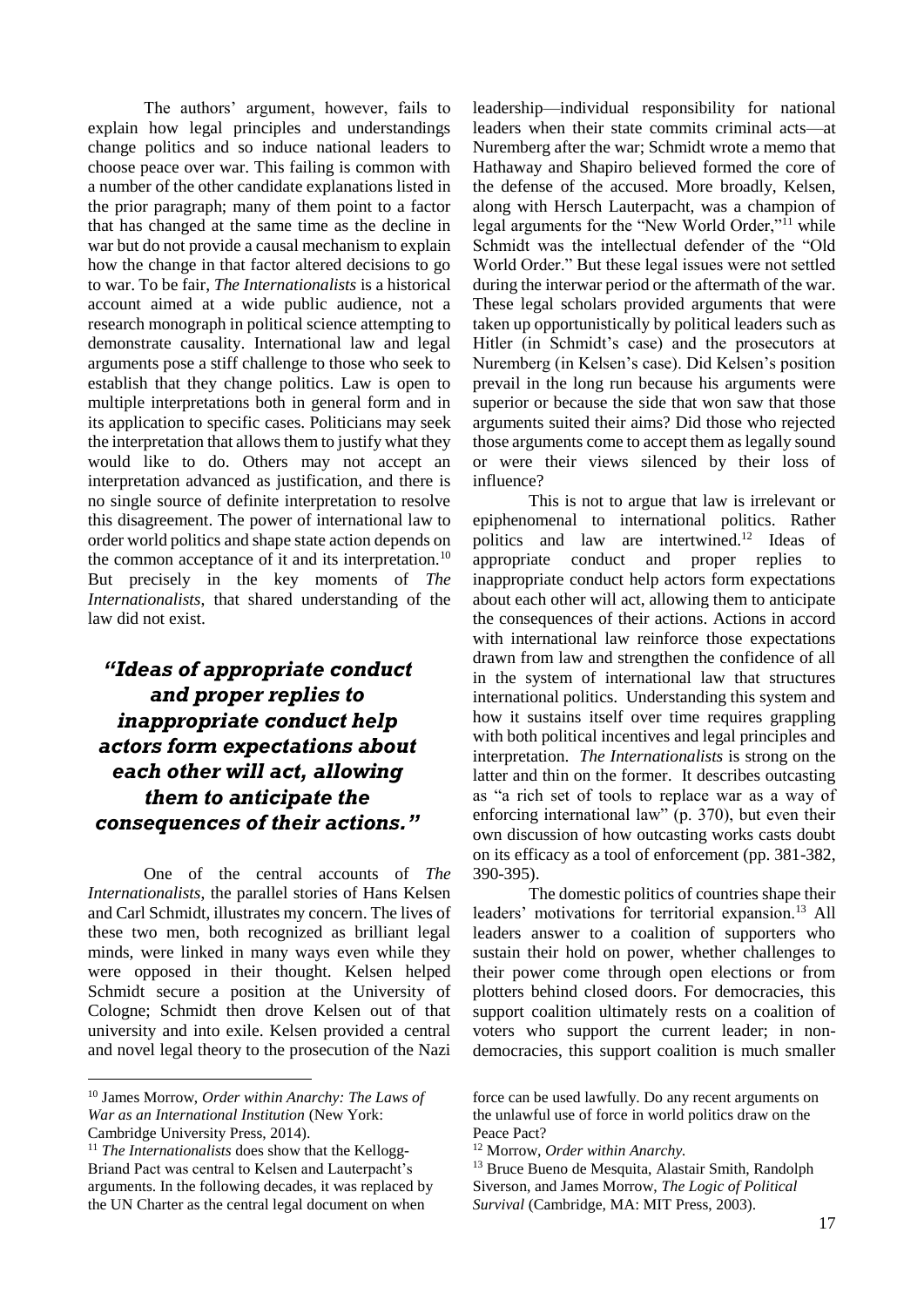because it depends on those who protect the leader against challenges from inside and outside the regime. How large this support coalition must be for the leader to hold power influences the policies she follows to hold the loyalty of her supporters. As it expands, leaders shift their effort away from the provision of goods that benefit only those supporters who receive them and towards public goods that benefit all in society. Territorial expansion, particularly the acquisition of territory that increases state revenue, provides leaders with greater ability to reward supporters with private benefits. Additionally, leaders personally benefit from increasing state resources because they are residual claimants. In democratic systems, political competition rests on who can provide public goods more effectively, a contest where greater state revenues do not advantage the incumbent. Consequently, the political incentive for territorial expansion declines as the size of the winning coalition expands. Historically, this expansion started as constitutional governments replaced absolute monarchies, beginning with the French Revolution. Although these systems were not democratic, they did bring the bourgeoisie into political systems where previously only the nobility had been politically relevant, thereby expanding the winning coalition. Democratization, followed by the expansion of suffrage to first all adult men and then

to women, increased the winning coalition further. Territorial conflict receded at the same time even if it did not disappear, leading to the long-term decline in war. The changes in domestic systems alone were not sufficient because there were and still are non-democratic systems in the world. $14$  The democracies pushed for

1

international law that sought to outlaw territorial acquisition through force, first in the Covenant of the League of Nations and then the UN Charter. These legal proscriptions helped to create expectations that territorial aggrandizement was unacceptable and helped to coordinate state responses in support of the targets of such efforts. The two developments supported one another. Law and the expectations it created helped to enforce the territorial peace, while the change in domestic systems reduced states' interests in such expansion.

Expansion of the winning coalition, however, also induced the decline of the norm of nonintervention, $15$  the dark side of my title. Before the French Revolution, states and their monarchs fought frequently over territory, but they did not seek to overthrow one another or subvert their opponents by supporting domestic rivals.<sup>16</sup> This changed with the French Revolution, which triggered a long-term rise in violent intervention into the politics of other states. Regime change is the most dramatic violation of nonintervention, but states also supported political opponents, rebels, and subversive movements in one another. The standard data sets understate the importance of such conflicts because they focus on large-scale wars. Regime change requires the complete conquest of the target country which raises the costs of war for the state seeking that change. It is then most likely when the side seeking to overthrow the enemy regime is much more powerful. Think of the U.S. invasion of Panama in 1989 as an illustration; both sides committed troops to the conflict, but the military superiority of the United States kept the costs for both sides below the standard threshold of 1000 battle deaths.<sup>17</sup> Consequently, these conflicts often fail to appear in the standard lists of interstate wars.

Additionally, the war data includes intervention into a civil conflict only when the military involvement of the intervening state rises to the standard thresholds for an interstate war. The end of absolute monarchy after the French Revolution opened a new avenue for states to press their claims against one another. Further, as territory declined as an issue of

contention, other issues took its place. The change from territorial to political issues raised commitment problems, that is, ensuring that the defeated would comply with the post-war settlement. Regime change was one possible solution, meaning that the shift from contentious issues from territorial to political motivated state leaders to seek to overthrow the leaders of other countries. Combined, the new

*"Democracies pushed for international law that sought to outlaw territorial acquisition through force, first in the Covenant of the League of Nations and then the UN Charter."*

<sup>14</sup> James Morrow, Bruce Bueno de Mesquita, Randolph Siverson, and Alastair Smith, "The Domestic Foundations of International Law: Territorial Integrity versus Non-Intervention." Draft, University of Michigan.

<sup>15</sup> Morrow, et al., "The Domestic Foundations of International Law.

<sup>16</sup> However, John M. Owen argues that non-intervention was a norm from 1648 to 1789. See his *The Clash of* 

*Ideas in World Politics: Transnational Networks, States, and Regime Change, 1510-2010* (Princeton: Princeton University Press, 2010).

<sup>17</sup> J. David Singer and Melvin Small, *The Wages of War* (Beverly Hills, CA: Sage Publications, 1972).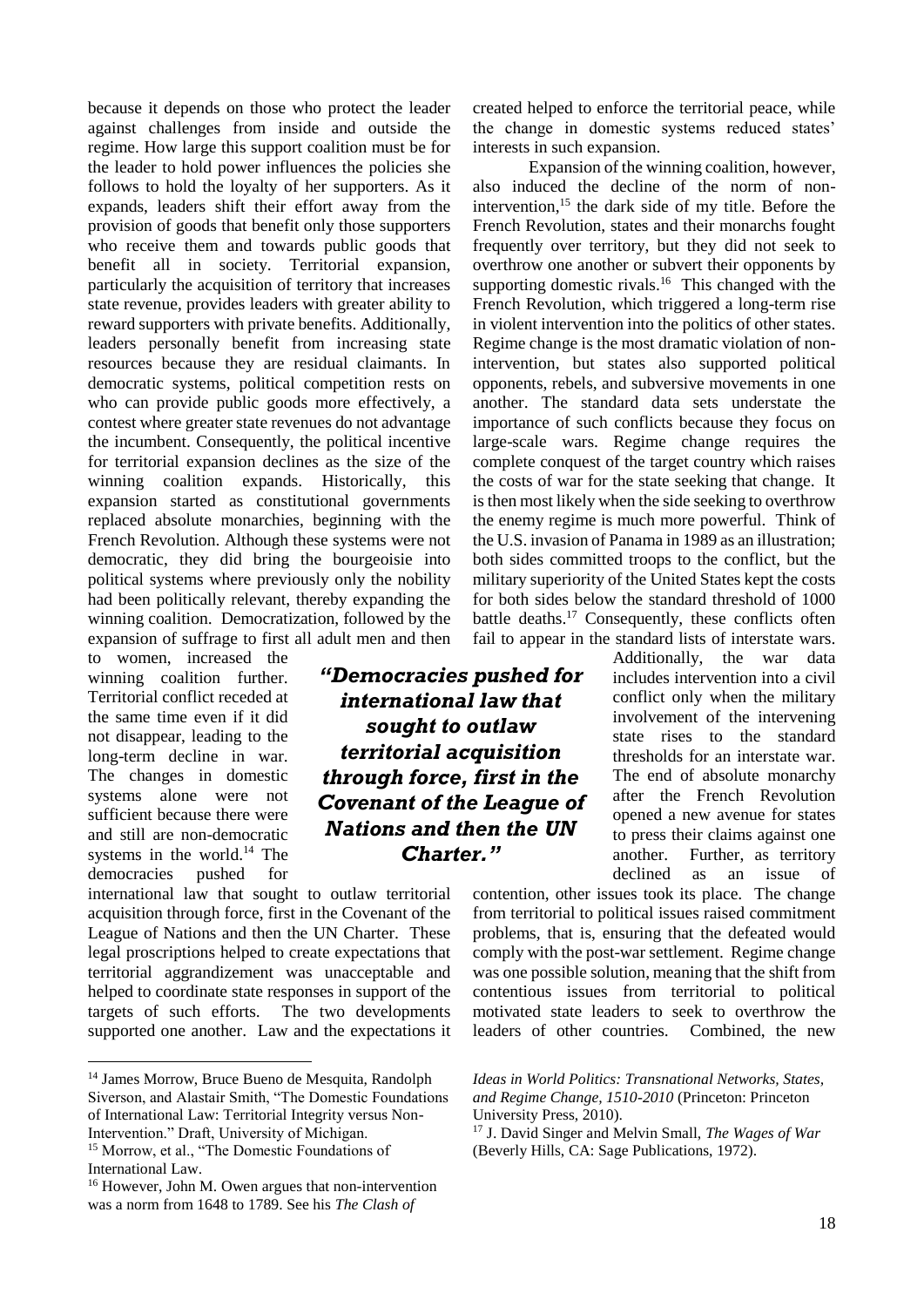avenues of bringing pressure to bear on opposing countries and the motivation to solve issues through regime change eroded the norm of non-intervention over the last 200 years.

International law sought to arrest this erosion but failed. Both the Covenant of the League of

Nations and the UN Charter sought to outlaw armed intervention, but these efforts have not succeeded in stanching the erosion. Law alone is not sufficient to create order; law reinforced by politics that support its aims may suffice. ■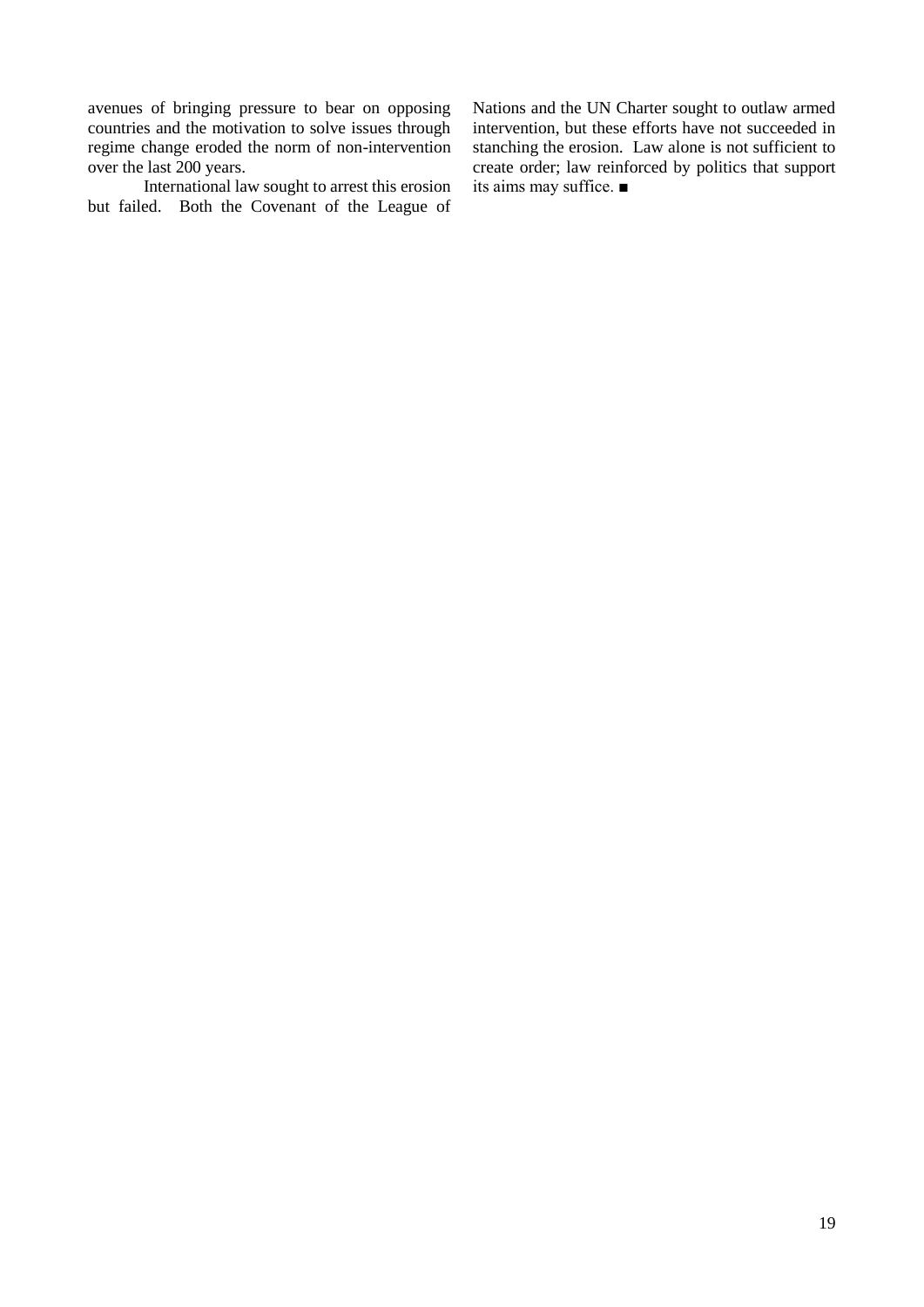# **IHAP at APSA**

The 115<sup>th</sup> APSA Annual Meeting & Exhibition will be held August  $29<sup>th</sup>$ –September 1<sup>st</sup> in Washington, DC, and is themed "Populism and Privilege."

**The Fall 2019 edition of this newsletter will include details of all the IHAP panels, roundtables, and poster sessions taking place at the APSA meeting. It will be distributed in advance of August 29th .**

However, we can announce that the number of panels this year has been increased to 10. Special kudos goes to Stephen Nelson, the section's Program Chair, for handling submissions. In keeping with IHAP's established norms, Stephen ensured that there would be no manels at the APSA meeting.

## **IHAP Business Meeting**

Thursday August 29, lunchtime

*Exact time and location TBA*

## **IHAP Reception—Jointly hosted with History and Politics**

Thursday August 29, evening

*Exact time and location TBA*